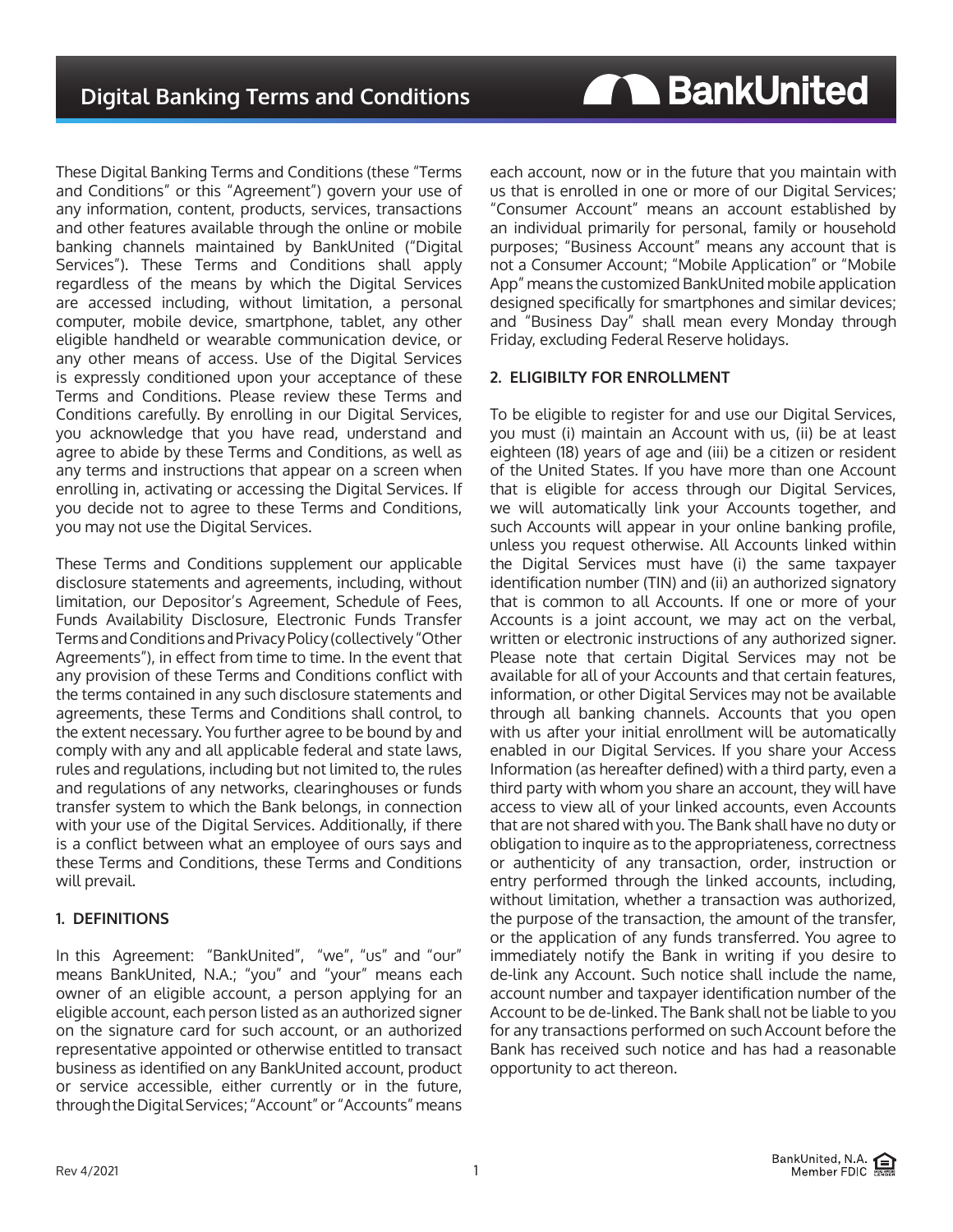Further, you should use your business accounts to send or receive payments for business purposes and you should use your consumer accounts to send or receive payments for personal, family, or household purposes.

# **3. ACCESS**

You authorize BankUnited to provide access to your Accounts through the Digital Services. In order to access the Digital Services, you will need a username, a password, and required hardware and software as detailed below. You also have to comply with any other security procedures we may establish. In some cases, you may need a onetime authentication code (together with your user ID and password, collectively referred to as "Access Information") that will be delivered to you via a delivery channel that you will be prompted to choose. We may, at our option, change the parameters for the Access Information used to access the Digital Services without prior notice to you. If we do so, you will be required to change your Access Information the next time you access the Digital Services.

After you have successfully registered, and subject to the terms of this Agreement, you will generally be able to access your Accounts and use the Digital Services seven (7) days a week, twenty-four (24) hours a day. However, some or all of the Digital Services may be unavailable during regularly scheduled maintenance, system/network interruptions, or other circumstances beyond our control.

You are hereby granted a non-exclusive, non-transferable limited and revocable right to access and use the Digital Services as well as any technology in object code. You agree that the Bank and our suppliers or servicers retain all intellectual property rights in any hardware, software, documentation, systems or other technology or intellectual property ("Technology") that may be made available to you in connection with the Digital Services. You further agree (i) to read and comply with any license terms with respect to any Technology made available to you, (ii) to use the Technology solely for purposes of accessing the Digital Services and no other purpose, (iii) to maintain the confidentiality of the Technology and not copy, transfer or disclose the Technology, (iv) not to attempt to circumvent any use or access limitations contained in the Technology, (v) not to translate, reverse engineer, disassemble or decompile any Technology, (vi) to use the Technology in accordance with its documentation and all relevant security policies and procedures, and (vii) to return any and all copies of the Technology to us upon request. All Technology is provided to you on an "AS IS" and "AS AVAILABLE" basis.

# **4. SECURITY**

You are solely responsible for keeping your Access Information confidential and agree not to give or make it available to any person who is not authorized to access your Accounts. You agree to maintain adequate procedures to prevent unauthorized access to your Accounts. You acknowledge and accept the risk that anyone with your Access Information can log into your Accounts and read and copy your sensitive information.

You agree that the Bank is authorized to provide information to any party, and act upon all instructions or communications received using your Access Information. You further agree that use of your Access Information will have the same legal effect as your written signature authorizing the transaction, and any such transactions will be deemed valid, authentic and binding obligations. Any such instructions or communications shall also be deemed to have been "signed" and to constitute an "original" when printed from electronic files or records established and maintained in the regular course of business. If someone to whom you have granted authority to use your Access Information exceeds such authority, you, and not the Bank, shall be fully liable for all transactions initiated by such individual.

If you believe the security of your Access Information has been compromised in any way, you must notify us immediately. We reserve the right, under certain circumstances, to deny you access to any one or more Account(s), the Digital Services or any part thereof, or to deny the processing of transactions if we reasonably believe your Access Information has been compromised in any way or is being used, or might be used, by any unauthorized person(s).

For Business Customers, you agree to immediately notify us if a person with Access Information leaves your company.

### **5. SYSTEM REQUIREMENTS**

To access and use the Digital Services, you must have or have access to equipment that meets these hardware and software requirements:

- Access to a device (e.g., computer, smartphone, mobile device, tablet, etc.) suitable for connecting to the internet, or downloading our mobile apps with (i) an operating system, such as Windows, Mac OS, iOS or Android, and (ii) a web browser, such as Internet Explorer®, Chrome®, Safari® or Firefox®, that we support. Note: Certain older web browsers may not be supported by BankUnited. If you are using an outdated version, you may need to update it in order to access your eligible accounts and/or eStatements via our Digital Services.
- A connection to the internet through an internet or mobile service provider;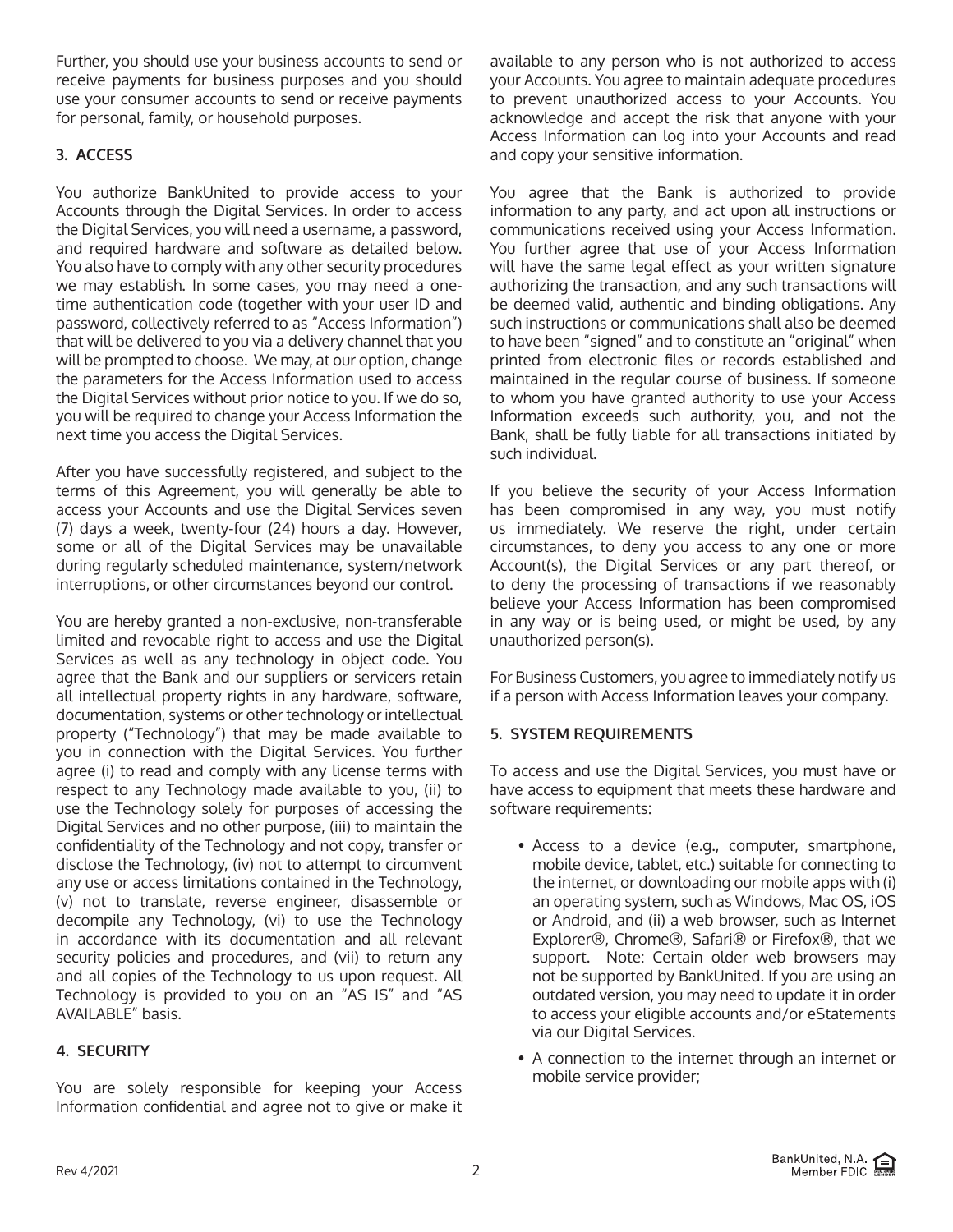- Local electronic storage capacity to retain applicable disclosure statements and agreements or a printer to print them;
- A valid e-mail account and software to access it;
- A program that enables you to accurately view and display PDF files (such as Adobe® Reader). If you do not have Adobe Reader you can download it at no charge from the following link: https://www.adobe. com/products/acrobat/readstep2.html (Note that by clicking the link, you will be taken to a third-party site not managed by BankUnited. As a result, different security or privacy practices may apply. We do not endorse, recommend or guarantee any products or services contained at the linked page);
- Access to a device with a camera function for mobile remote deposit capture purposes.

You acknowledge that we may change these requirements from time to time. You further acknowledge that there are certain security, corruption, transmission error and access availability risks associated with using open networks, such as the internet, and hereby expressly assume such risks. You further acknowledge that you are responsible for the data security of the systems used by you to access the Digital Services, and for the transmission and receipt of information using such systems. You agree that the Bank is not responsible for any errors or problems that may arise from the malfunction or failure of your computer, mobile device, internet service provider or other systems, or any virus, worm, or other problem that may enter your computer by downloading information or materials from, or otherwise related to, your use of the Digital Services. You further agree that the Bank is not responsible for notifying you of any upgrades, fixes or enhancements to, or for providing technical support or other support for, your systems.

# **6. HYPERLINKS**

In connection with the Digital Services, the Bank may provide you with a link ("Hyperlink") to a third-party site. Such Hyperlinks are used at your own risk. We are not responsible for, nor do we control, the content, products or services provided through these sites. We do not endorse or guarantee the products, information or recommendations provided by any such linked sites, and are not liable for any failure of products or services advertised on such sites. We do not make any representations or warranties of any kind, express or implied, as to the operations conducted at such other third party sites, or the accuracy or completeness of any information, content, materials or products included thereat including, but not limited to, the warranties of noninfringement of third party rights, title, merchantability and fitness for a particular purpose.

### **7. ELECTRONIC MESSAGES AND OTHER COMMUNICATIONS**

By enrolling in and using the Digital Services you agree all notices and other communications primarily related to your use of the Digital Services (including identity verification) or activity on your Accounts may be sent electronically to any e-mail address we have on file for you or, at our option, any other manner permitted by applicable law.

As e-mail is not a secure method of communication over the internet, we recommend that you do not use email to send confidential information, such as account numbers, personal information and financial information, or to initiate transactions on your Accounts. We also recommend that you do not send confidential or personal information to us in text messages. If you want to contact us electronically, we recommend using the Message Center function in the Digital Services which is a secure method of communication. Please be advised that we will not immediately receive an electronic message you send, and no action will be taken on any electronic message until we actually receive your message and have had a reasonable opportunity to act on it. If you need to contact us immediately, please call our Client Care Center at (877) 779-BANK (2265).

Your enrollment in the Digital Services may include access to security alerts and optional alerts and communications about your Accounts and transactions. Security alerts are provided to you for fraud protection and when certain important changes to your account occur, such as password and username updates, or changes in your physical or email address. These alerts are sent to your primary email address and/or by text message to your mobile device number, if you have provided one to us.

In addition to security alerts you may have the option to receive additional notification or communications regarding other Digital Services and account activity, delivered by email or text message. ("Optional Notifications"). You may be asked to select from contact options when you sign up for such Optional Notifications. By signing up to receive any Optional Notifications, you consent to delivery of such messages to the contact point you identify. You may discontinue or reactivate Optional Notifications sent by text message or email by editing the notification settings through the online or mobile banking channels.

In order to receive security alerts or Optional notifications via text message, your mobile device must be subscribed to a wireless service and must be able to receive text messages. By providing us with a telephone number (including a wireless/cellular, or mobile telephone number), you expressly consent to receiving calls from us and our service providers at that number including those made by use of an automatic telephone dialing system notwithstanding any federal or state law, rule or regulation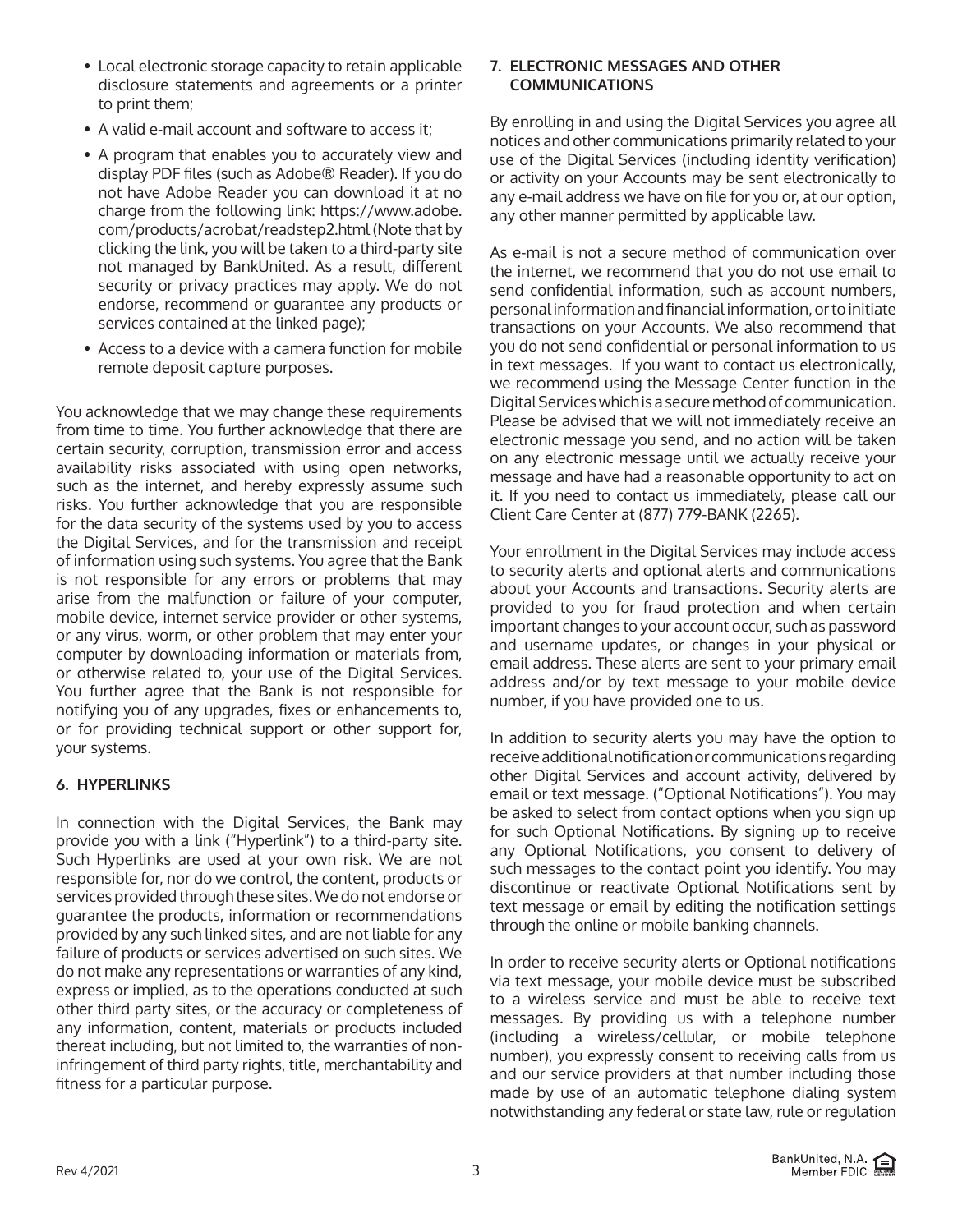that would otherwise prevent us from engaging in this activity without your consent.. You acknowledge and agree that such telephone calls include, but are not limited to, live telephone calls, prerecorded or artificial voice message calls, text messages and calls made by an automatic telephone dialing system from us or our service providers.

These communications are provided for your convenience and do not replace your monthly account statements, which are the official record of your account. You understand and agree that the information sent through a communication may not be encrypted and may include personal or confidential information about you such as your account activity or account status, and anyone with access to your e-mail or mobile device may be able to access the contents of a communication. Additionally, communications sent via telephone may be delivered to voice mail or answering machines if no one answers the telephone. It is your responsibility to secure your devices, protect your Access Information and provide timely information about changes to your telephone number, e-mail address or other method of delivery in order to protect the confidentiality of this information.

We endeavor to provide communications to you in a timely manner; however, we do not guarantee the delivery or accuracy of any communication. Messages may be delayed or impacted by factors pertaining to your communication service provider, internet service provider or other third parties. You agree that neither we nor our service providers will be liable for any delays, failure to deliver or misdirected delivery of any communication, for any errors in the content of a communication, or for any actions taken or not taken by you or any third party in reliance on a communication.

We reserve the right, at all times and at our discretion, to provide communications in paper form, and the right to provide any information by paper in addition to (or instead of) electronically despite your enrollment in the Digital Banking Channels.

### **8. UPDATING YOUR CONTACT INFORMATION**

It is your sole responsibility to ensure that your contact information is current and accurate. This includes, but is not limited to, your name, address, telephone numbers and email addresses. In the event that your contact information is changed, you must notify us of such changes immediately by updating your profile through the Digital Services or by contacting our Client Care Center. For your protection and for security purposes, we will not accept any request to change an e-mail address via e-mail. If you do not receive an email and believe you should have, please sign into the Digital Services and verify your email address. If you fail to update or change an incorrect email address or other contact information, you understand and agree that any messages, notifications or other communications shall nevertheless be deemed to have been provided to you if they were made available to you in electronic form through the Digital Services, emailed to the email address we have for you in our records, or sent via text message to your mobile device. The Bank is not responsible for any payment processing errors or fees incurred if you do not provide accurate contact or account information.

# **9. OBTAINING PAPER COPIES**

This Agreement is provided to you in electronic form only. We recommend that you print or download a copy of this Agreement to retain for your permanent records. You can request a paper copy of this Agreement through the Digital Services or by calling our Client Care Center at (877) 779- BANK (2265). Ordinary copy fees, as disclosed in your applicable Schedule of Fees, may apply.

### **10. DIGITAL SERVICES**

# **A. TRANSFERS**

You can use the Digital Services to make: (i) Internal Transfers; (ii) External Transfers; and (iii) person to person transfers. Internal Transfers, External Transfers and person to person transfers are collectively referred to as Funds Transfers and the services are collectively referred to as the Transfer Services.

#### **I. General Terms and Conditions Applicable to all Funds Transfers**

Transfers made using the Digital Services are included in calculating the permissible number of transfers permitted from certain accounts as described in the Other Agreements governing your Account.

We reserve the right to impose a frequency or dollar limit on transfers, or to refuse to make any transfer, between certain accounts.

In case of errors or questions about your Transfers please contact our Client Care Center at (877) 779-BANK (2265) or write to us at: BankUnited, N.A., P.O. Box 2050, Miami Lakes, FL 33016. Please refer to your Other Agreements that outlines how errors and questions on electronic funds transfers are processed.

Please see the section of this Agreement titled IN CASE OF ERRORS AND QUESTIONS ON YOUR ACCOUNTS for information regarding questions or errors about Funds Transfers made through the Digital Services.

### **a) Our Liability for Failure to Complete Transfers**

If we do not complete a transfer to or from your Account on time or in the correct amount according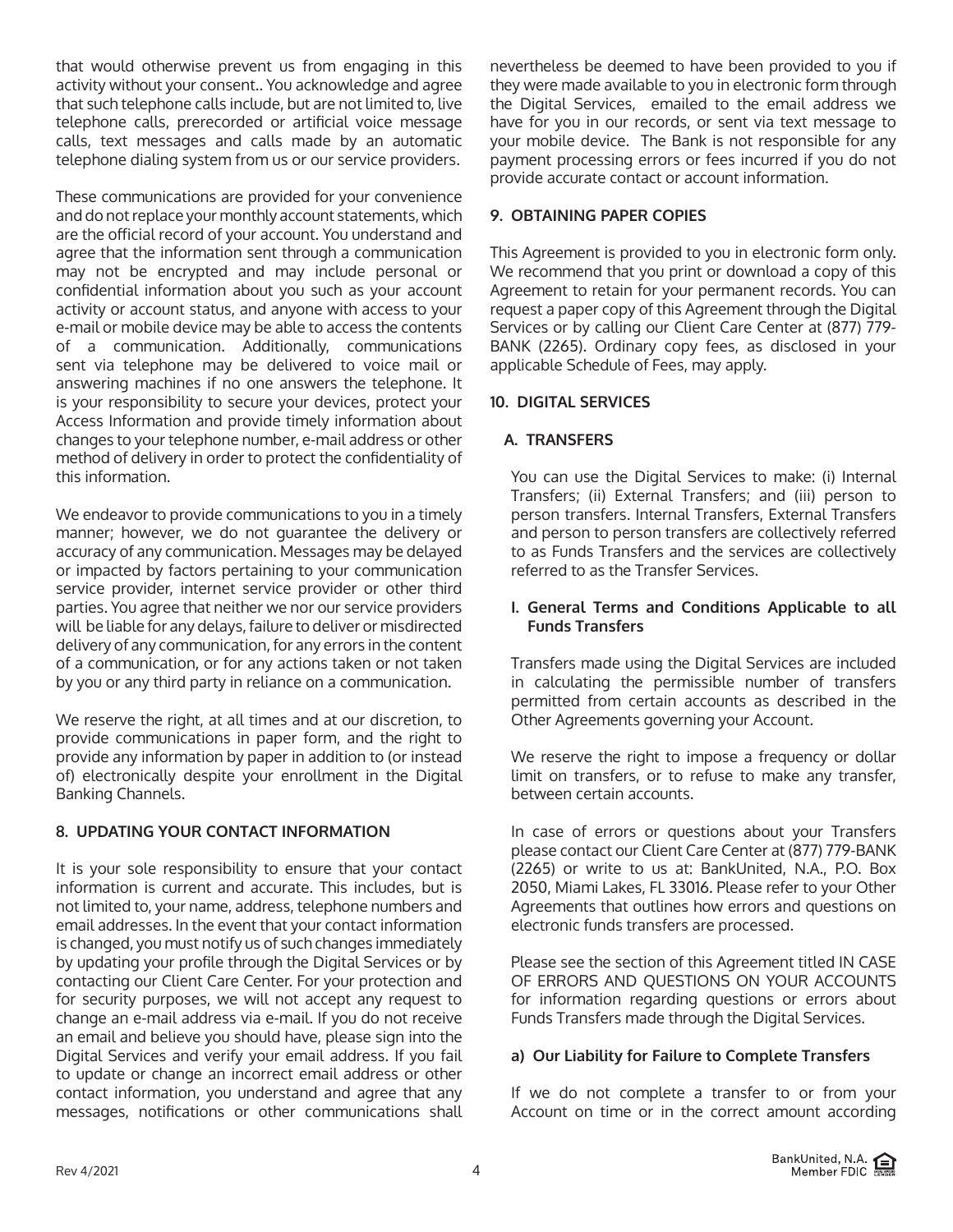to our Agreement with you, we will be liable for your actual losses or damages only. However, there are some exceptions. We will NOT be liable: (i) if, through no fault of ours, you do not have enough money in your Account to make the transfer; (ii) if circumstances beyond our control (such as, but not limited to, fire, flood, windstorm, pandemic, failure of communication services, national emergency, strikes, or other similar or dissimilar event) prevent the transfer; or (iii) for any other reason stated elsewhere in this Agreement. If we are ever obligated by law to pay interest on the amount of a transfer, you will be paid interest on a daily basis equal to the current annual percentage rate that is otherwise applicable to the account from which the funds transfer should have occurred. In no event we will be responsible for any incidental, indirect, special, punitive or consequential damages, court costs or attorneys' fees.

# **b) Authorization to Charge Account**

You authorize us to charge your designated account with us for all transfers that you initiate through the Transfer Services. You agree that you will have sufficient Available Funds in your From Account on the Send On date to cover each Funds Transfer you schedule, plus any fees that may be associated with such transfer. We may, but will not be obligated to, initiate any Funds Transfer you may request unless there are sufficient Available Funds in your account to cover the transfer on the Send On date. If we elect to initiate the transaction, you shall remain liable for all amounts transferred in excess of the Available Funds in the account plus all applicable service fees and charges. If there are insufficient Available Funds, the transfer may be rejected and we may, but are not obligated to, retry the transaction.

You agree that we may, in our sole discretion, process a Funds Transfer request through any payment or funds transfer system we select including, without limitation, FedWire, Clearing House Interbank Payments System ("CHIPS"), or the Society for WorldWide Interbank Financial Telecommunications (S.W.I.F.T.). All Funds Transfers initiated hereunder are subject to the rules and guidelines of the National Automated Clearing House Association ("NACHA") and the applicable automated clearinghouse ("ACH") in effect from time to time (collectively, the "Rules"). You agree to be bound by the Rules. In accordance with the Rules, any credit to your BankUnited account or External Account shall be provisional until such credit has been finally settled by us or the financial institution that holds your External Account, as the case may be. You further acknowledge that if, for any reason, final settlement or credit is not received, your BankUnited account or External Account may be charged back for the amount of such transfer, together with any applicable fees or charges.

#### **c) Reliance By Bank**

We may rely on the information you provide in making a Funds Transfer. You understand and agree that any inaccuracy in any information provided by you may result in an unintended transfer of funds. We shall have no responsibility or liability for any information provided in connection with a Funds Transfer request that is inaccurate, incomplete or otherwise incorrect. We may rely on the account number and on any routing or identifying numbers that identify the financial institution(s) holding your External Account even if such numbers do not correspond to the name on the account or of the financial institution and we have no responsibility to investigate such discrepancies. You further agree that your obligation to pay the amount of a Funds Transfer is not excused in such circumstances.

### **d) Accounts with Multiple Owners/Signatures**

Each joint owner of an account has the full and independent authority to use the Transfer Services as if they were the sole owner and without the consent or notice to any other joint owner. Any requirement of verifying multiple signatures if such a requirement exists does not apply to any transfers made using the Transfer Services. You agree to release us from any liability when making Funds Transfers from such accounts.

### **e) Transfer Representations and Warranties**

By using the Transfer Services and with respect to each and every request for a Funds Transfer, you represent and warrant as follows:

- You are authorized to initiate such request for a Funds Transfer and hereby authorize us to initiate each Funds Transfer requested by you in the amount provided
- Such authorization is operative at all relevant times, including without limitation:
	- a. at the time you establish the pre-authorization on the Digital Channel,
	- b. at the time you initiate a Funds Transfer, and
	- c. at the time of transmittal or debiting by us as provided herein
- Your Funds Transfer is not prohibited as described hereinafter
- You have the right to authorize and permit Bank to access your accounts to effect funds transfers or for any other purpose authorized by this Agreement and by disclosing to and allowing Bank and its processing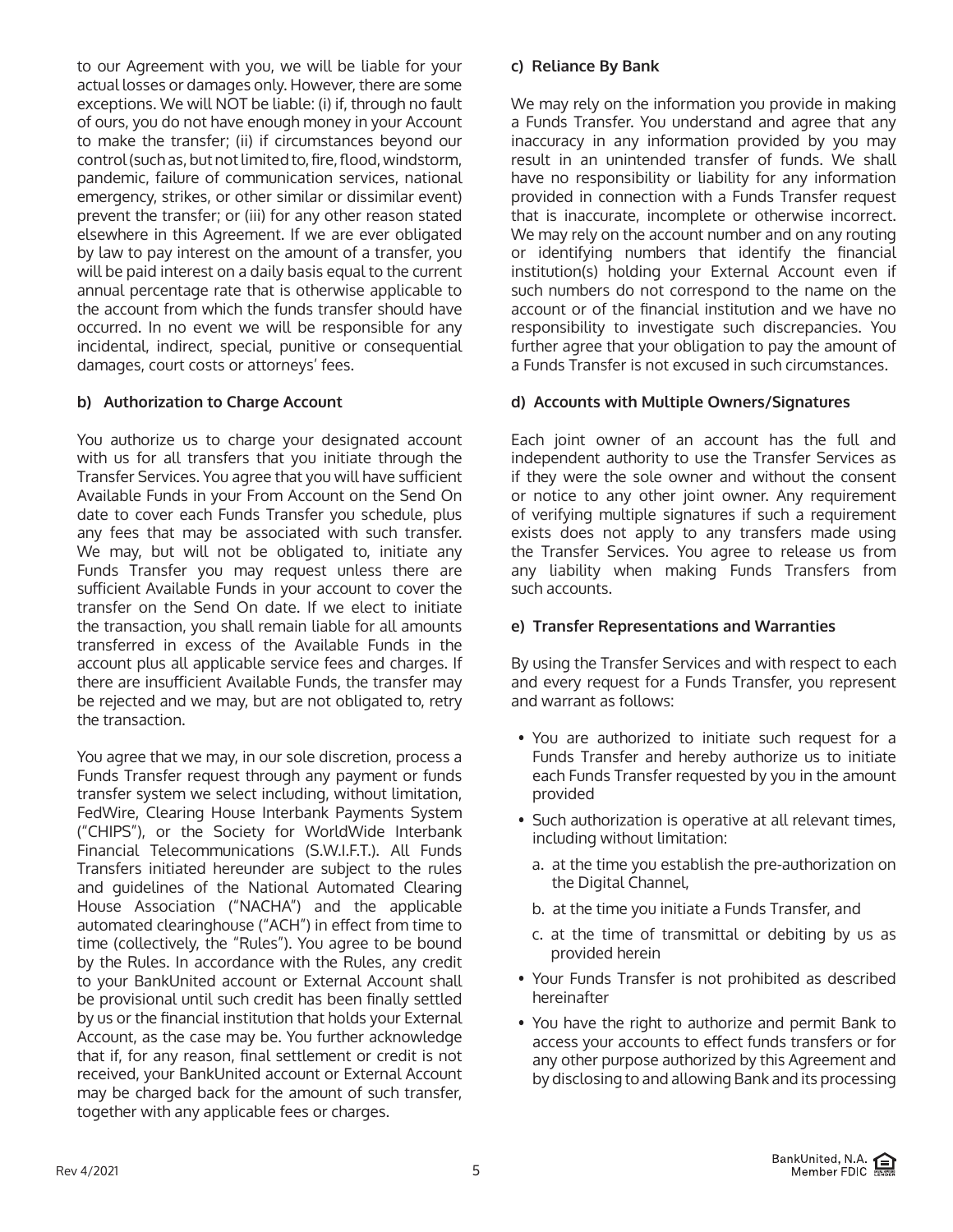agents to use such information you are not violating any third party rights

- Bank is authorized to use, copy, modify, display and distribute any information, data, materials or other content that you provide in connection with the Funds Transfer Services
- The information provided by you to Bank is true, current, correct and complete
- Bank is authorized to use the information you submit to perform the Funds Transfer and to configure the Transfer Services to be compatible with your accounts
- You appoint Bank as your agent with limited power of attorney to perform all necessary acts required in connection with the Transfer Services including, accessing and retrieving account information, verifying the content and authenticity of any funds transfer instruction and effecting funds transfers

## **f) Inconsistency of Name, Account Number**

You acknowledge and agree that, if a Funds Transfer request or instruction describes the Receiver inconsistently by name or account number, the Funds Transfer may be made by the receiving depository financial institution on the basis of the account number supplied, even if it identifies a person different from the named Recipient, and that your obligation to pay the amount of the Funds Transfer to us is not excused in such circumstances.

### **g) Our Right to Review Transfers**

As a sender of a Funds Transfer using the Transfer Services, you acknowledge and agree that we may delay, cancel or reject a request to transfer money and/ or charge back the amount of such transfer to the Pay From account or other account as we determine in our sole discretion or claim a refund from you for such amount for various reasons including, fraud, duplicate payment, incorrect amount or incorrect recipient.

### **II. Internal Transfers**

You may use the Digital Services to transfer funds between your BankUnited checking, savings or money market accounts ("Internal Transfers"). To make Internal Transfers, you must have at least two eligible BankUnited accounts with us. There are no dollar limits or transfer frequency limits for Internal Transfers between your own accounts. You may make Internal Transfers up to the amount of available funds in the applicable BankUnited Account.

### **a) Initiating, Scheduling, Processing, Cancelling or Modifying Internal Transfers**

One-time Internal Transfers may be made at any time and are immediately debited from a funding account's available balance. Once submitted, a one-time Internal Transfer cannot be canceled. Generally, one-time Internal Transfer requests received before 4:00 pm ET on a Business Day will be posted to your "To Account" the same Business Day. Internal Transfer requests received on or after the designated cut-off time on a Business Day or on a non-Business Day may not be processed until the next Business Day.

Future dated or recurring Internal Transfers will be debited from the funding account on the Business Day requested. Future dated or recurring Internal Transfers scheduled for a weekend or a non-Business Day will be debited from the funding account on the next Business Day.

 If you desire to cancel or modify a recurring or future dated transfer you should do so through the Digital Services. If for any reason you are unable to modify or cancel a recurring or future dated transfer through the Digital Services, you may call our Client Care Center at (877) 779-BANK (2265). Please note that once a transfer is "In Process" you may no longer cancel or modify it.

# **III. External Transfers**

You may use the Digital Services to transfer funds between your eligible BankUnited checking, savings or money market accounts and certain deposit accounts at other U.S. financial institutions ("External Transfer Services"). An "Inbound Transfer" moves funds into an account at BankUnited from an account maintained at your other financial institution ("External Account"). An "Outbound Transfer" moves funds from an account at BankUnited to your External Account. Inbound Transfers and Outbound Transfers are collectively referred to herein as External Transfers.

You will need to register each of your External Accounts that you wish to use with the External Transfer Services. You agree that you will only attempt to register External Accounts that you own or for which you have the authority to transfer funds.

We may, but are not obligated to, verify the External Accounts that you register for the External Transfer Services from time to time through a variety of security measures to establish your identity and ownership of such accounts. Such measures include, but are not limited to, (i) the posing of a series of questions that must be satisfactorily answered; (ii) the use of test transfers, in which one or more low value payments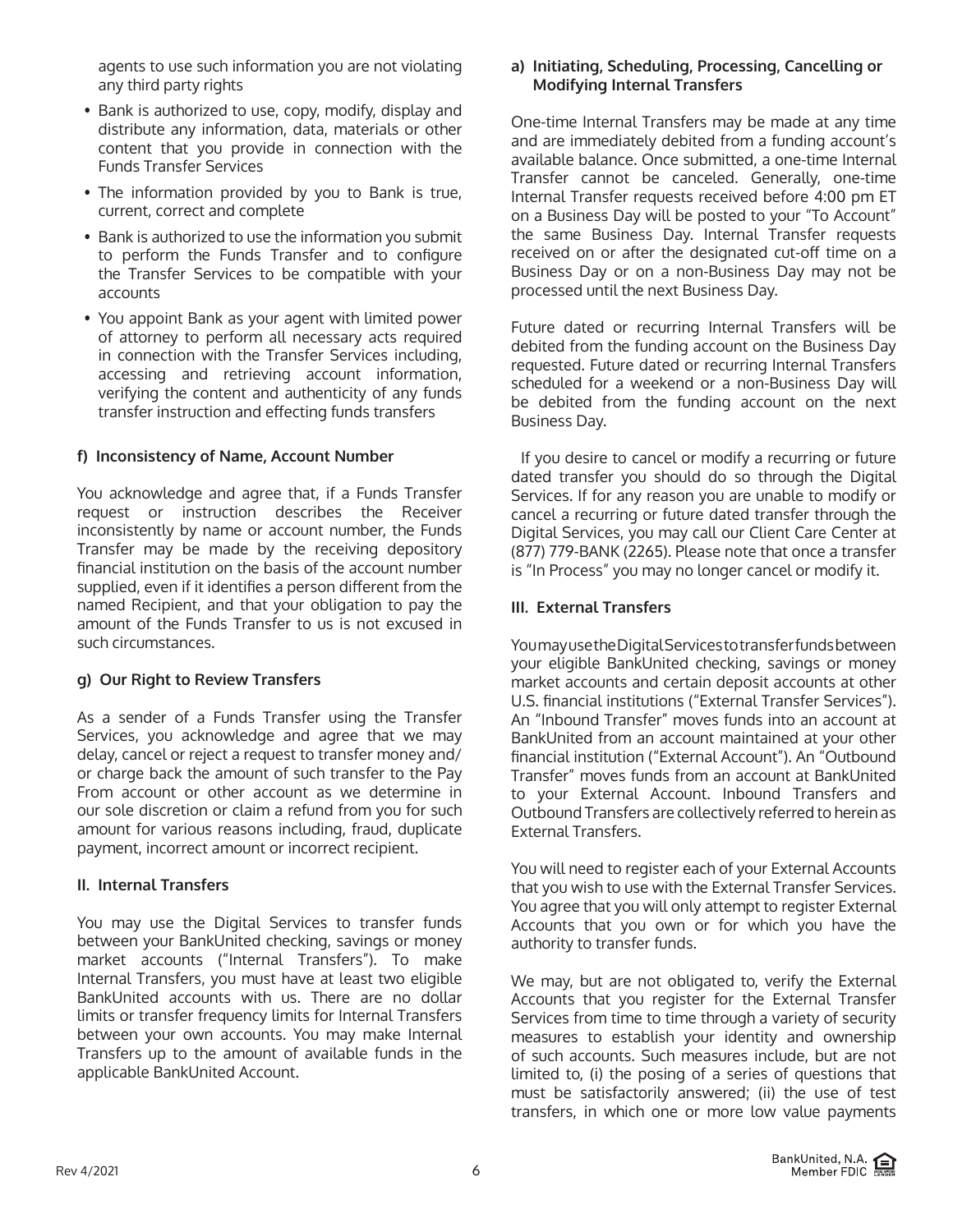will be both credited to and debited from your account. The test credit will occur before the test debit and be of the same or lesser amount so that the balance in any of your accounts will never be less than the actual balance. Once the test transfers are completed, we may ask you to access your account to tell us the amount of the test credit or debit or any additional information reported by us with this test transfer; (iii) the entry of information you ordinarily use to access the External Transfer Services or Digital Services; and/or (iv) the submission by you of written proof of ownership of the accounts. We reserve the right to reject any enrollment request for any reason.

Other financial institutions may have restrictions regarding the types of accounts that may be eligible for registration in the External Transfer Services. It is your responsibility to verify with your other financial institution(s) as to whether there are any limitations or restrictions regarding transfers to or from any External Account you enroll. We are not responsible for any direct, indirect, special or consequential costs, losses, penalties, or other damages resulting from transfers that are not permitted under restrictions of another financial institution or by those imposed by applicable law.

### **h) Initiating, Scheduling and Processing of External Funds Transfers**

 Funds Transfers can be scheduled on either a one-time or recurring basis. The recurring transfer feature may be used when a set amount is transferred at regular intervals. For example, you may schedule a \$100 Inbound Transfer to your BankUnited account every month.

Inbound Transfers will typically be posted to your Account on the "Estimated Delivery" date, however the funds may not be available until the third (3rd) Business Day following such date. For Outbound Transfers, funds will typically be debited from your Account on the Business Day following the day you direct us to initiate processing the transfer and should arrive at your external financial institution on the "Estimated Delivery date. Please consult your external financial institution for details on when funds will post to your External Account.

The cut-off time for Funds Transfer requests is 4 p.m. E.T. on Business Days, or such other cut-off time that may be established by the Bank from time to time. Funds Transfer requests received after the cut-off time on a Business Day or on a day that is not a Business Day may not be processed until the following Business Day. Cut-off times reflect the times displayed on our internal systems clocks and may not necessarily be synchronized with the internal clock displayed on your computer. For

this reason, we suggest that you transmit your Funds Transfer requests to us sufficiently in advance of the cut-off time to eliminate the possibility of missing the cut-off.

External Transfer requests are subject to the processing times of the financial institution holding your External Account. You understand and agree that at all times your relationship with each financial institution holding your External Account is independent of your relationship with us and your use of the External Transfer Services. We are not responsible for any failure of another financial institution to act in a timely manner. As a result, we cannot guarantee the timely delivery or return of funds as a result of the failure of another financial institution to act in a timely manner.

It is your responsibility to ensure that the External Account number you enter is valid and correct. External Transfers sent to invalid or incorrect account numbers may not be recoverable. If you provide an invalid or incorrect External Account number, we will NOT be responsible for returning funds due to an unrecoverable External Transfer.

We may honor but are not required to honor Outbound Transfers in excess of the collected and available funds in your Account. If your Account has insufficient funds to cover an Outbound Transfer, we may, at our sole discretion: (i) honor the funds transfer under the terms of any BankUnited overdraft protection plan you have established; (ii) honor the funds transfer and create an overdraft in your Account; (iii) hold balances in your other Accounts until the overdraft is paid; (iv) refuse to honor the funds transfer; or (v) cancel any and all Outbound Transfers to any and all External Accounts.

# **i) Transfer Limits**

For security purposes, we may establish daily and monthly limits on the amount of External Transfers that can be made through the Digital Services. These limits may vary depending on many factors including your transfer history and the length of your relationship with us, and we reserve the right, in our sole discretion, to change these limits at any time as we continually evaluate these factors. Any decrease in these limits will be subject to notice, as required by law, but you agree that we may reduce your limits without prior notice upon the occurrence of one or more of the following events:

- Any of your deposit accounts with BankUnited are not current or are not in good standing.
- You have had an overdraft, an over-limit item, or an item returned for insufficient funds with respect to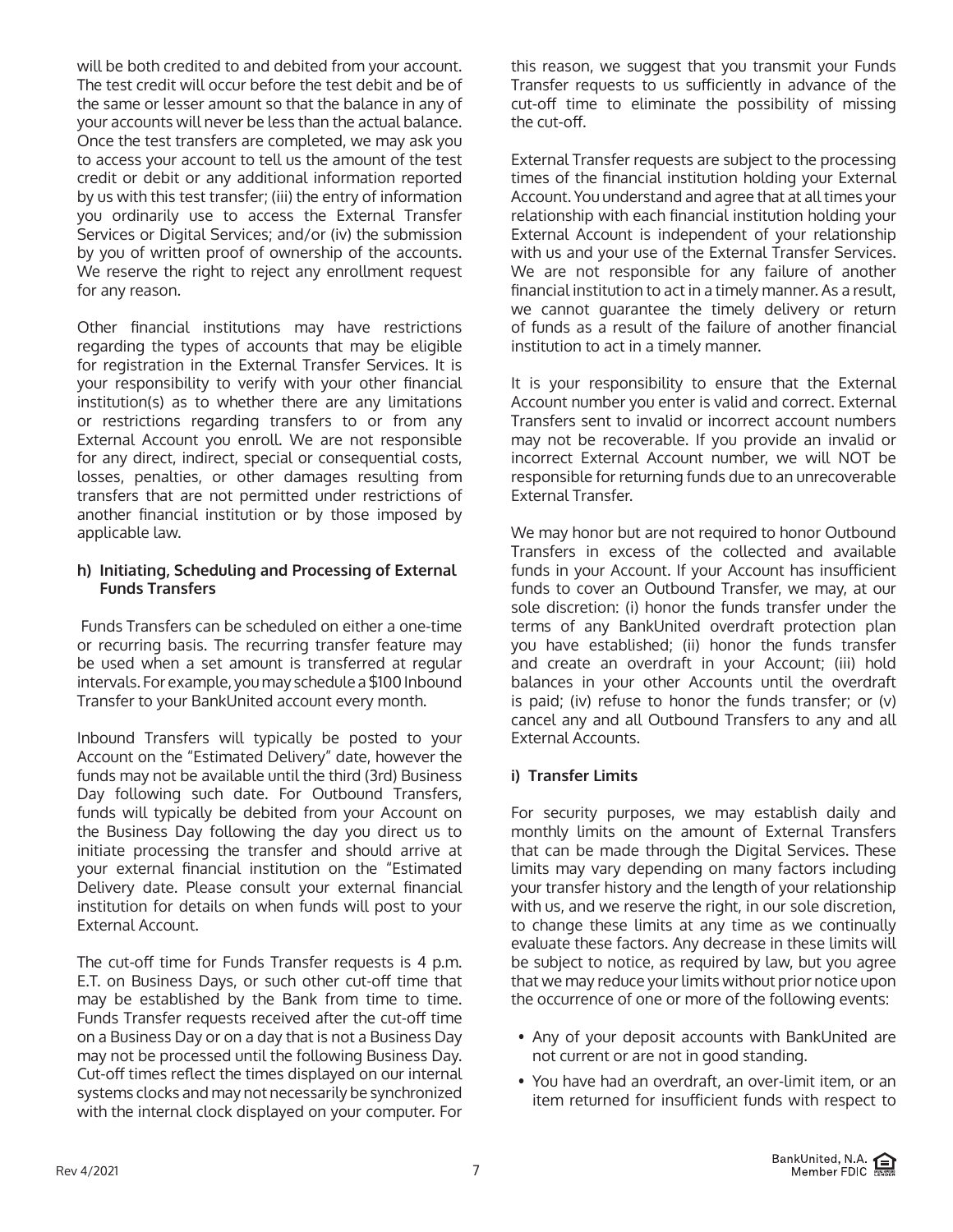any BankUnited account during the current or three (3) prior calendar months.

• You have had any prior transfer canceled, revoked or not completed due to insufficient funds, revoked authorization, stopped payments, frozen accounts or any similar reason.

Subject to the foregoing, External Transfers generally may be made in amounts up to a maximum of \$10,000 per day and up to \$30,000 per month. The applicable limit will be applied at the time of transfer. These daily and monthly limits apply to the total amount of External Transfers for all Accounts linked to your user profile. You may not make any Funds Transfers in excess of these limits. An External Transfer initiated on a day that is not a Business Day will count toward the applicable limit for the next Business Day.

# **j) Modifying or Cancelling Transfers**

If you desire to cancel or modify an External Transfer you should do so through the Digital Services. If for any reason you are unable to modify or cancel a transfer through the Digital Services, you may call our Client Care Center at (877) 779-BANK (2265). If you call, we may also require that you put your request in writing Please note however, that once an External Transfer is "In Process" you may no longer cancel or modify it.

# **IV. Person to Person Transfers**

# **a) Description of Service**

The PayItNow™Payment Service, also known as PIN Payment ("PIN Payment Service") enables you to transfer money between you and other users by using aliases such as email addresses and mobile phone numbers (U.S. phone numbers only). THE PIN PAYMENT SERVICE IS INTENDED TO SEND MONEY TO FRIENDS, FAMILY AND OTHERS YOU TRUST. YOU SHOULD NOT USE THE PIN PAYMENT SERVICE TO SEND MONEY TO RECIPIENTS WITH WHOM YOU ARE NOT FAMILIAR OR YOU DO NOT TRUST. All PIN Payment Instructions must be initiated through the Digital Services and are subject to the terms of this Agreement and applicable laws and regulations, in each case as in effect from time to time. The Pin Payment Service is also subject to which functions are from time to time enabled in or removed from the PIN Payment Service section of your Digital Service. Certain functions may appear in only the web or only the mobile app interface of the Digital Service. The PIN Payment Service may not enable every feature that our service providers make available, even if the feature is identified in this Agreement.

Once enrolled, you may: (i) authorize a debit of your account to send money to another User either at your initiation or at the request of that User; and (ii) receive money from another User either at that User's initiation or at your request, subject to any and all conditions set forth in this Agreement.

# **b) Payment Authorization and Remittance:**

By enrolling and providing us with the names and mobile phone numbers and/or email addresses of the recipient to whom you wish to direct payments ("Recipient"), you authorize us to debit your BankUnited Account and remit the funds to the Recipient on your behalf ("PIN Payment Instruction"). You also authorize us to credit your Account for payments returned to us because the processing of your PIN Payment Instruction could not be completed. We will use reasonable efforts to complete all your PIN Payment Instructions properly. However, we shall incur no liability if we are unable to complete any transaction because of the existence of any one or more of the following circumstances:

- i. If, there are not sufficient funds in your BankUnited Account or if completing the PIN Payment Instruction would create an overdraft in your Account in excess of any applicable overdraft limits;
- ii. The PIN Payment Service is not working properly, and you know or have been advised by us about the malfunction before you execute the PIN Payment Instruction;
- iii. The payment is refused or returned by the Recipient or the Recipient's financial institution;
- iv. You have not provided us with the correct information, including but not limited to the correct PIN Payment Instruction or account information, or the correct name, mobile phone number or email address of the Recipient; and/or
- v. Circumstances beyond our control (such as, but not limited to, fire, flood, network or system downtime, issues with the financial institution or interference from an outside force) which prevent the proper execution of the PIN Payment Instruction.

It is your responsibility to ensure the accuracy of any information entered into the PIN Payment Service (including but not limited to the PIN Payment Instructions and name, mobile phone number and/or email address for the Receiver to whom you are attempting to send the PIN Payment Instruction), and for informing us as soon as possible if you become aware that this information is inaccurate. We will make a reasonable effort to stop or recover a payment made to the wrong person or entity once informed, but we do not guarantee such stoppage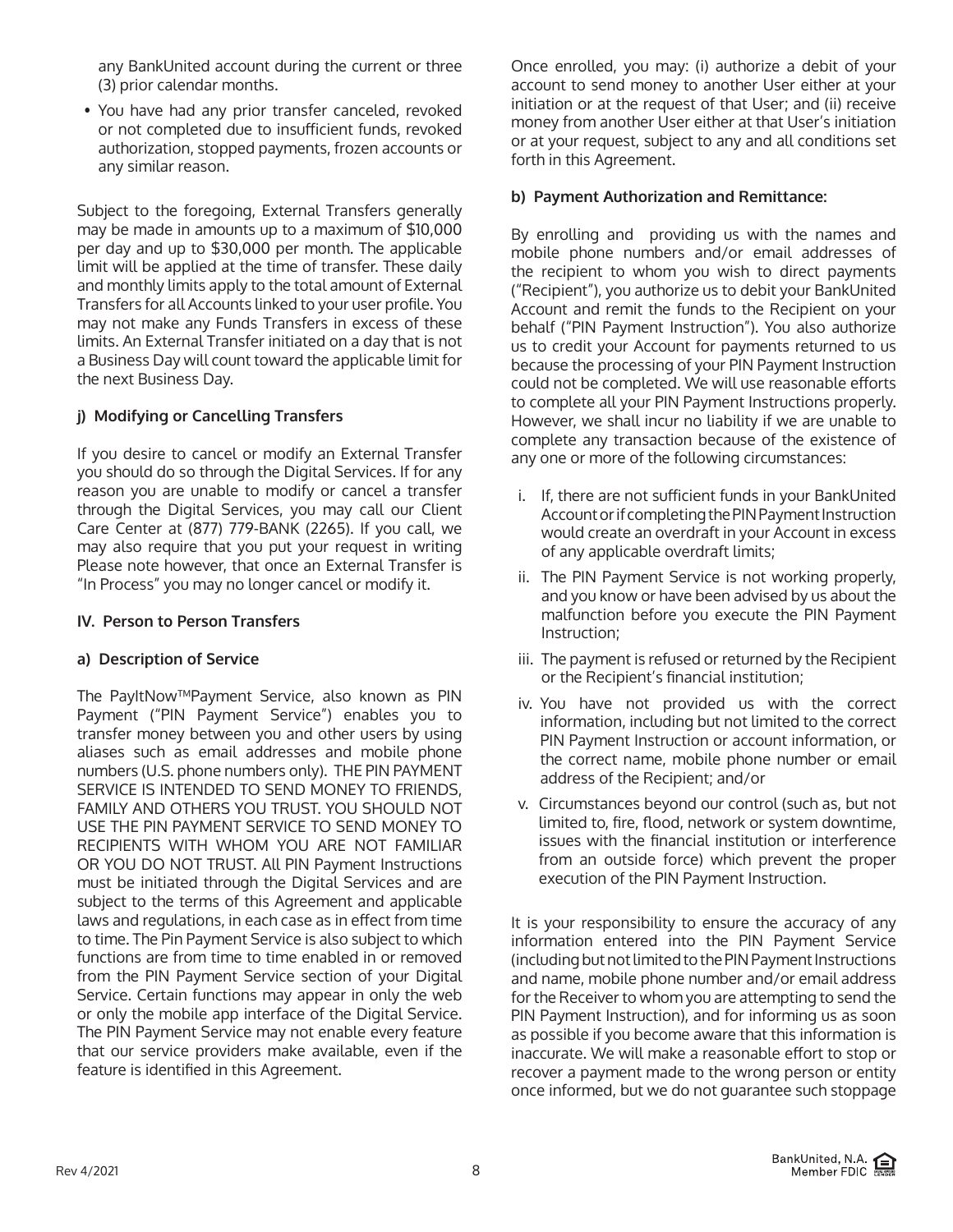or recovery and will bear no responsibility or liability for damages resulting from incorrect information entered by the Sender or Recipient.

You agree that your authorization provided through the Digital Channel is conclusive evidence that with regard to each PIN Payment, you authorize and are empowered to authorize us to submit the PIN Payments on your behalf.

# **c) Transfer Limits and Cut-Off Times**

For security purposes, we may establish daily and monthly limits on the amount of PIN Payments that can be made through the Digital Services. These limits may vary depending on many factors including your transfer history and the length of your relationship with us, and we reserve the right, in our sole discretion, to change these limits at any time as we continually evaluate these factors. Any decrease in these limits will be subject to notice, as required by law, but you agree that we may reduce your limits without prior notice upon the occurrence of one or more of the following events:

- Any of your deposit accounts with BankUnited are not current or are not in good standing.
- You have had an overdraft, an over-limit item, or an item returned for insufficient funds with respect to any BankUnited account during the current or three (3) prior calendar months.
- You have had any prior transfer canceled, revoked or not completed due to insufficient funds, revoked authorization, stopped payments, frozen accounts or any similar reason.

Subject to the foregoing, PIN Payments generally may be made in amounts up to a maximum of \$2,500 per day and up to \$12,000 per month. The applicable limit will be applied at the time of transfer. These daily and monthly limits apply to the total amount of PIN Payments for all Accounts linked to your user profile. You may not make any PIN Payments in excess of these limits. An PIN Payment initiated on a day that is not a Business Day will count toward the applicable limit for the next Business Day.

The cut-off time for PIN Payment requests is 4 p.m. E.T. on Business Days, or such other cut-off time that may be established by the Bank from time to time. PIN Payment requests received after the cut-off time on a Business Day or on a day that is not a Business Day may not be processed until the following Business Day. Cut-off times reflect the times displayed on our internal systems clocks and may not necessarily be synchronized with the internal clock displayed on your computer. For this

reason, we suggest that you transmit your PIN Payment requests to us sufficiently in advance of the cut-off time to eliminate the possibility of missing the cut-off.

# **d) Prohibited Payments**

The following types of payments are prohibited through the PIN Payment Service ("Prohibited Payments"), and we have the right but not the obligation to monitor for, block, cancel and/or reverse such payments:

- i. Payments to persons or entities located in prohibited territories (including any territory outside of the United States);
- ii. Payments that violate any law, statute, ordinance or regulation;
- iii. Payments related to: (1) tobacco products, (2) prescription drugs and devices; (3) narcotics, steroids, controlled substances or other products that present a risk to consumer safety; (4) drug paraphernalia; (5) ammunition, firearms, or firearm parts or related accessories; (6) weapons or knives regulated under applicable law; (7) goods or services that encourage, promote, facilitate or instruct others to engage in illegal activity; (8) goods or services that are sexually oriented; (9) goods or services that promote hate, violence, racial intolerance, or the financial exploitation of a crime; (10) goods or services that defame, abuse, harass or threaten others; (11) goods or services that include any language or images that are bigoted, hateful, racially offensive, vulgar, obscene, indecent or discourteous; (12) goods or services that advertise or sell to, or solicit others; or (13) goods or services that infringe or violate any copyright, trademark, right of publicity or privacy or any other proprietary right under the laws of any jurisdiction;
- iv. Payments related to gambling, gaming and/or any other activity with an entry fee and a prize, including, but not limited to casino games, sports betting, horse or greyhound racing, lottery tickets, other ventures that facilitate gambling, games of skill (whether or not it is legally defined as a lottery) and sweepstakes;
- v. Payments relating to transactions that (1) support pyramid or Ponzi schemes, matrix programs, other "get rich quick" schemes or multi-level marketing programs, (2) are associated with purchases of real property, annuities or lottery contracts, lay-away systems, off-shore banking or transactions to finance or refinance debts funded by a credit card, (3) are for the sale of items before the seller has control or possession of the item, (4) constitute money-laundering or terrorist financing; (5) are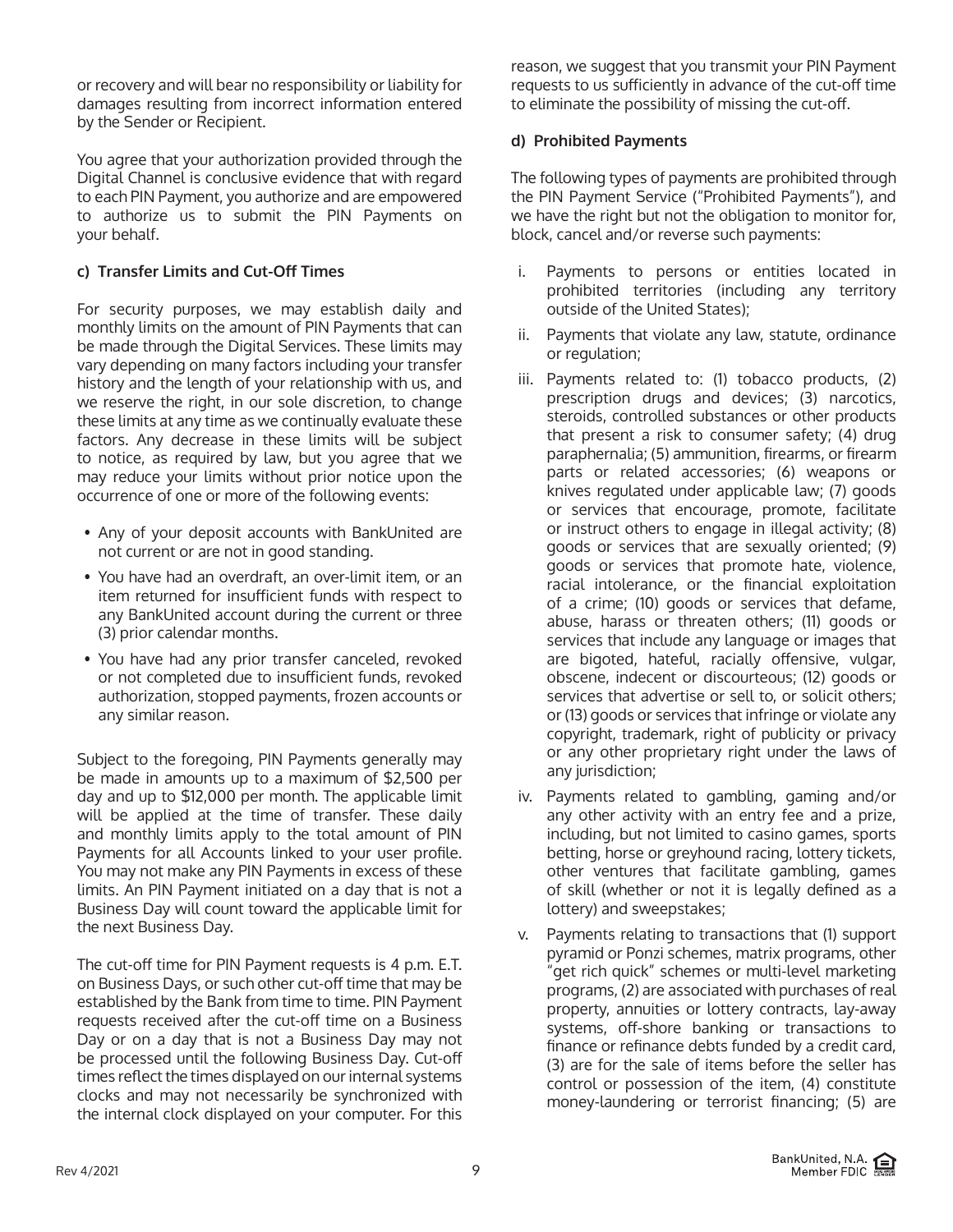associated with the following "money service business" activities: the sale of traveler's checks or money orders, currency dealers or exchanges or check cashing, or (6) provide credit repair or debt settlement services;

- vi. Tax payments and court ordered payments including but not limited to alimony and child support.
- vii. Payments that involve donations or payments to any charity or non-profit organization unless we have performed appropriate due diligence on and investigation of such charity or non-profit organization and have determined its legitimacy, in our sole discretion.

In no event shall we or our service providers be liable for any claims or damages resulting from your scheduling of any Prohibited Payments. We have no obligation to research or resolve any claim resulting from a Prohibited Payment.

## **B. BILL PAYMENT SERVICES**

## **a) General Terms Applicable to Bill Payment Services**

You may use our Bill Payment Services to make onetime or recurring payments from your designated BankUnited account to individuals or companies with a valid U.S. address ("Payees") as set forth in these Terms and Conditions.

By using our Bill Payment Services you authorize us to process the transactions permitted under these Terms and Conditions as requested by you from time to time, and to post transactions to your account as directed. You may request a payment be delivered one time, or on an automatic recurring basis. We reserve the right to refuse payment to any Payee to which you may direct a payment. We will notify you if we decide to refuse to pay a Payee designated by you. This notification is not required, however, if you attempt to make a payment under the section of this Agreement titled "Prohibited Payments".

Notwithstanding the foregoing, you understand and agree that Bill Payments can only be processed on Business Days.

## **b) Bill Payment Authorization and Payment Remittance**

By providing us with names and account information of Payees to whom you wish to direct payments, you authorize us to follow your bill payment instructions ("Bill Payment Instructions"). In order to process payments more efficiently and effectively, we may edit or alter payment data or data formats in accordance with instructions we receive from your Payees.

Our receipt of your Bill Payment Instructions authorizes us to debit the account you have designated for your bill payments ("Bill Payment Account") and remit funds on your behalf to the intended Payee to allow the funds to arrive at the Payee's location as near as reasonably possible to the scheduled payment date ("Send Date"). You also authorize us to credit your Billing Account for payments returned to us by the United States Postal Service or any Payee. You further authorize us to debit your Bill Payment Account for such bill payments as well as any and all fees that may be incurred in connection with your use of the Bill Payment Services. All payments and fees incurred through the use of the Bill Payment Services will appear on the statement for your respective account(s).

You acknowledge and agree that we do not have any duty to monitor the payments that are made through the Bill Payment Services. You further understand and agree that you assume the entire risk of loss if an Authorized Person uses your Bill Payment Account to pay bills which are not yours and you agree to indemnify and hold us and our directors, employees, officers, servicers, agents, successors and assigns from all loss, liability, claims, demands, judgments and expenses (including attorney's fees) arising out of or in any way connected with such use.

To use the Bill Payment Services you must provide sufficient information for us to properly identify your Payees, direct your payment and permit the Payee to identify you as the payment source upon receipt of a payment. You must complete all required fields with accurate information, as directed by the Bill Payment Services screen messages. By providing us with the names and account information of those Payees to whom you wish us to direct payment, you authorize us to follow the Payment Instructions we receive through the Bill Payment Services. You further authorize us to update or change any of your Payee information as requested or provided by your Payee. In order to process payments more efficiently and effectively, we may edit or alter payment data or data formats in accordance with instructions we receive from your designated Payees.

We shall use reasonable efforts to make all your payments properly, however, we shall incur no liability, and any Service Guarantee shall be void, if we are unable to complete any payments initiated by you because of the existence of any one or more of the circumstances set forth in the Service Guarantee section of these Terms and Conditions.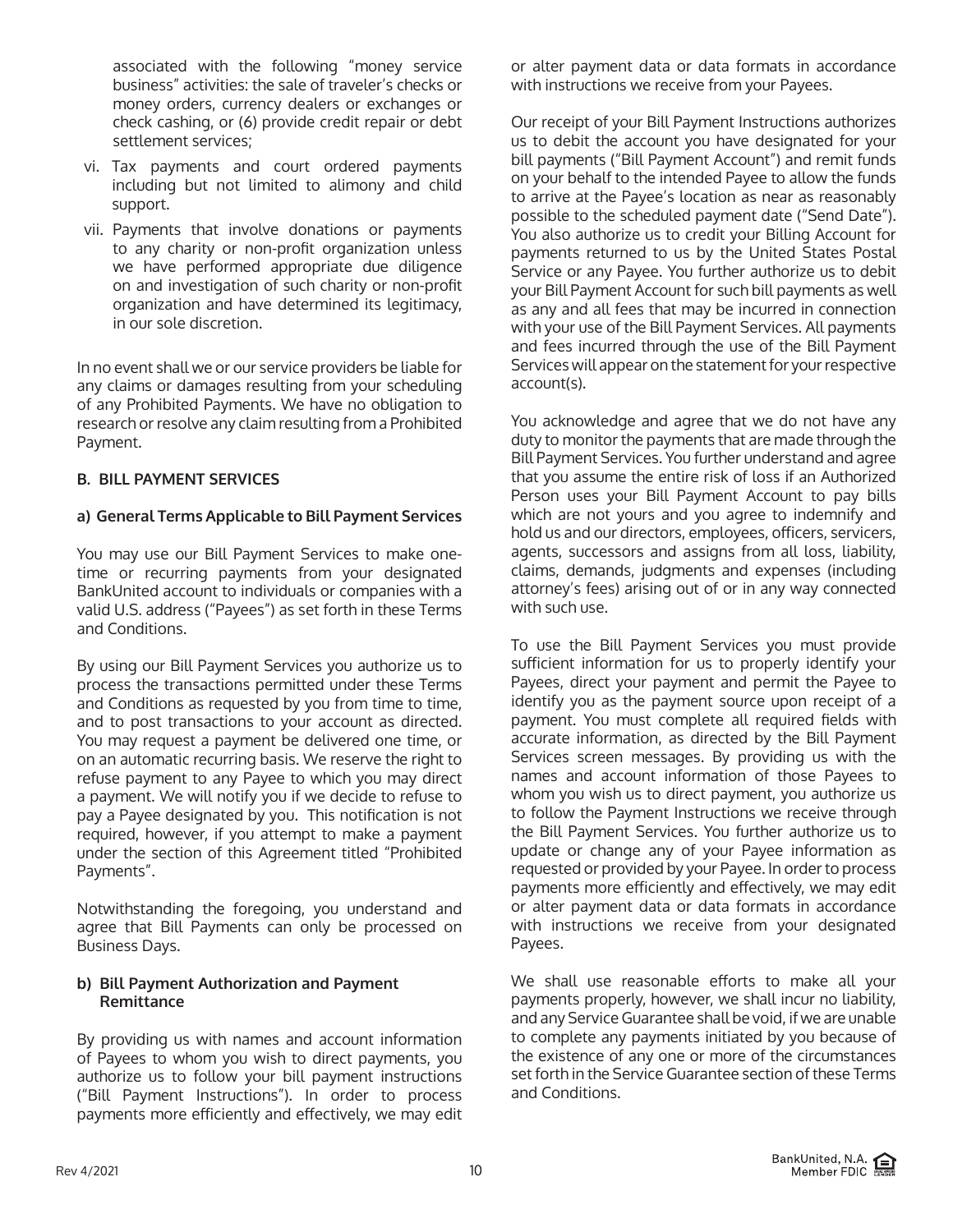Provided none of the foregoing exceptions are applicable, if we cause an incorrect amount of funds to be removed from your Bill Payment Account or cause funds from your Bill Payment Account to be directed to a Payee which does not comply with your Payment Instructions, we shall be responsible for returning the improperly transferred funds to your Bill Payment Account, and for directing to the proper Payee any previously misdirected transactions, and, if applicable, we shall reimburse you for any late payment related charges you have incurred.

Please see the section of this Agreement titled IN CASE OF ERRORS AND QUESTIONS ON YOUR ACCOUNTS for information regarding questions or errors about bill payments made through the Digital Services.

EXCEPT AS OTHERWISE SPECIFICALLY PROVIDED FOR HEREIN, WE SHALL NOT BE RESPONSIBLE FOR ANY CHARGES IMPOSED, OR ANY OTHER ACTION, BY A PAYEE RESULTING FROM A LATE PAYMENT, INCLUDING ANY APPLICABLE FINANCE CHARGES AND/OR LATE FEES ASSESSED BY ANY OF YOUR PAYEES.

# **c) Payment Scheduling**

When you are setting up your Bill Payment Instructions, the Bill Payment Service will indicate the earliest possible Send Date for each Payee. You will not be able to select a Send Date prior to this earliest possible date. When scheduling payments, you must select a Send Date that is no later than the actual due date reflected on your Payee statement unless the due date falls on a non-Business Day. If the actual due date falls on a non-Business Day, you must select a Send Date that is at least one (1) Business Day before the actual due date. Send Dates must be prior to any late date or grace period. Payments cannot be scheduled more than 365 days in advance.

We reserve the right to select the method by which to remit funds to your Payees. We may remit payments on your behalf to your Payees by paper check, electronic funds transfer or by other means. The date your Bill Payment Account will be debited will vary depending on the payment method. Depending on the method of payment, your Billing Account may be debited prior to the Send Date. For example, if the selected method of payment is a draft, and the draft arrives earlier than the Send Date due to expedited delivery by the postal service, and the Payee immediately deposits the draft, your Billing Account may be debited earlier than the Send Date.

You agree to have sufficient collected and available funds in your Bill Payment Account on the Send Date for transactions you schedule. We will not be obligated to

follow any Payment Instructions unless and until there are sufficient collected and available funds in your Bill Payment Account. You understand that if at the time funds are to be debited from your Bill Payment Account, there are insufficient funds, and we pay the bill, you are responsible for reimbursing us for the amount of the bill, along with any additional fees in accordance with the applicable Fee Schedule. You further understand that any and all payments by BankUnited in these circumstances are purely at our discretion and that the payment by BankUnited of any bills under these circumstances in no way obligates us to pay the same or similar bills in the future.

## **d) Dollar Limits**

For security purposes, we may establish daily and monthly limits on the amount of Bill Payments that can be made through the Digital Services. These limits may vary depending on many factors including your transfer history and the length of your relationship with us, and we reserve the right, in our sole discretion, to change these limits at any time as we continually evaluate these factors. Any decrease in these limits will be subject to notice, as required by law, but you agree that we may reduce your limits without prior notice upon the occurrence of one or more of the following events:

- Any of your deposit accounts with BankUnited are not current or are not in good standing.
- You have had an overdraft, an over-limit item, or an item returned for insufficient funds with respect to any BankUnited account during the current or three (3) prior calendar months.
- You have had any prior transfer canceled, revoked or not completed due to insufficient funds, revoked authorization, stopped payments, frozen accounts or any similar reason.

Subject to the foregoing, generally, there is a \$500,000 daily and monthly limit on the amount of Bill Payments. The applicable limit will be applied at the time of transfer. These daily and monthly limits apply to the total amount of Bill Payments for all Accounts linked to your user profile. You may not make any Bill Payments in excess of these limits. A Bill Payment initiated on a day that is not a Business Day will count toward the applicable limit for the next Business Day.

### **e) Online Bill Pay Service Guarantee**

Due to circumstances beyond our control, including, without limitation, delays in handling and posting payments by Payees or financial institutions, you understand that some transactions may take longer than expected to be credited to your Payee account. You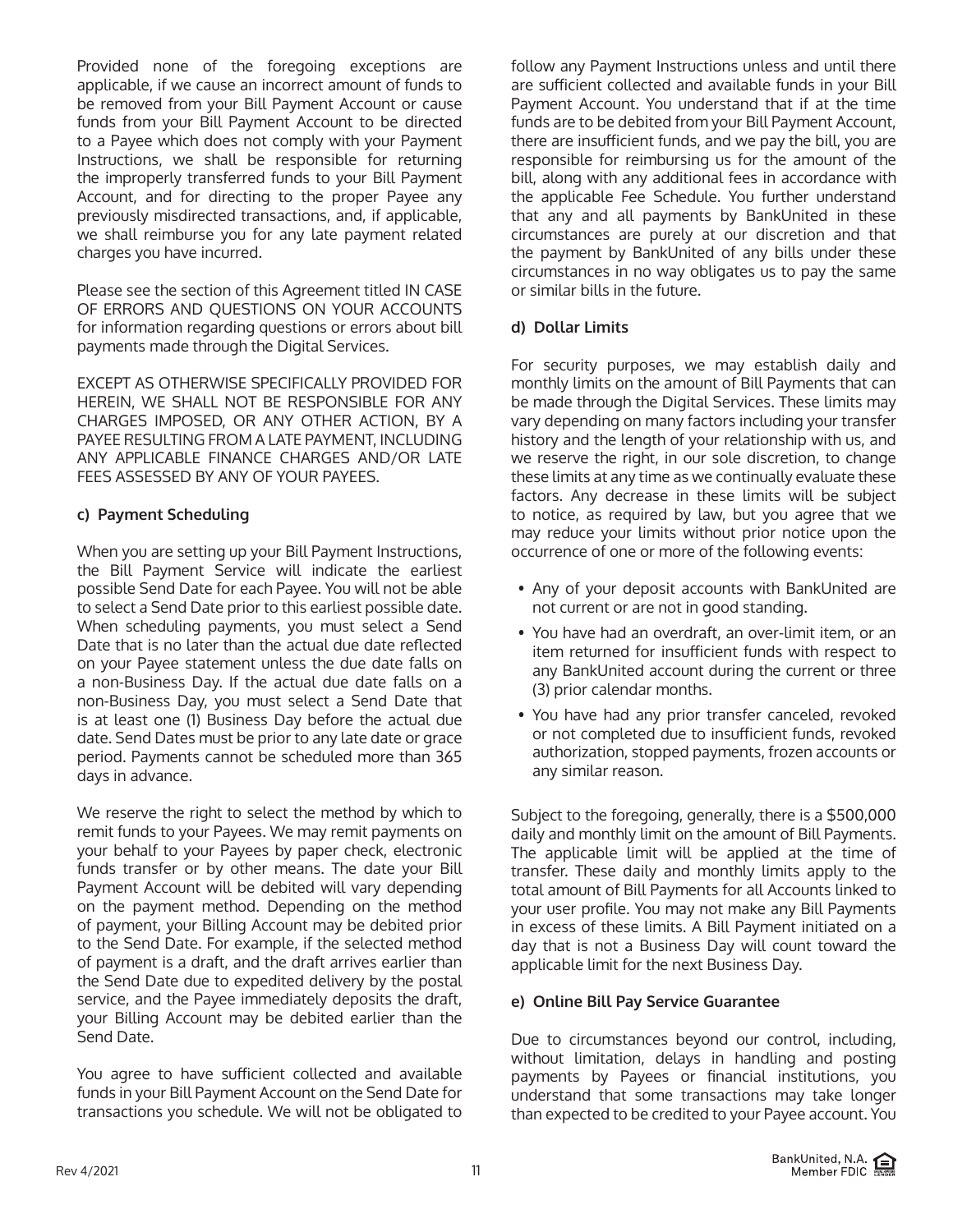understand that we will bear responsibility for any late payment related charges which have not been waived by the Payee, up to a maximum of \$50.00, should a payment post after its Due Date as long as the payment was scheduled in accordance with the guidelines described under the Payment Scheduling section of these Terms and Conditions, the payment is not either an Exception Payment or a Prohibited Payment, and you otherwise comply with this Agreement. In no event shall we be liable in any way for any failure or delay in completing any transaction if:

- 1. Through no fault of ours, your Bill Payment Account does not contain sufficient funds to complete the transaction or the transaction would exceed the credit limit of any overdraft service applicable to such account;
- 2. Our payment processing center is not working properly, and you know or have been advised by us about the malfunction before you execute the transaction;
- 3. Your computer was not functioning properly at the time you attempted to initiate the transaction;
- 4. You have not provided us with complete and correct Bill Payment or Payee information, including, without limitation, the correct name, address, account number, or phone number, or if you otherwise do not give complete and correct instructions so that a Bill Payment can be made;
- 5. You do not authorize a Bill Payment timely for your payment to be made and properly credited by the Payee by the Due Date;
- 6. A timely Bill Payment is made but the Payee does not credit your payment promptly after receipt;
- 7. We reasonably believe that a transaction may be unauthorized, including without limitation, transactions that may be prohibited by a court order or other legal process; or
- 8. Circumstances beyond our control including, but not limited to, fire, flood, acts of God, power outages, strikes, terrorism, acts of war or other similar circumstances, prevent the making of a Bill Payment.

# **f) Payment Cancellation Requests**

You may use the Bill Payment Services to cancel or edit a Scheduled Payment (including recurring payments). There is no charge for canceling or editing a Scheduled Payment prior to such payment being processed by us. You acknowledge and agree that once we have begun to process a Bill Payment it cannot be cancelled or edited. In such event, you must submit a stop payment request to us.

## **g) Stop Payment Requests**

You acknowledge and understand that our ability to process a stop payment request will depend on the payment method and whether or not a payment has cleared your Bill Payment Account. You understand that we may not have a reasonable opportunity to act on any stop payment request after a payment has been processed. If you desire to stop any payment that has already been processed, but not yet cleared, you must contact our Client Care Center at (877) 779-BANK (2265). You further understand that although we will make every effort to accommodate your stop payment request, we will have no liability for failing to do so. We may also require you to present your request in writing within fourteen (14) days. The charge for each stop payment request will be the current charge for such service as set out in our applicable fee schedule.

## **h) Prohibited Payments**

Payments to Payees outside of the United States or its territories are prohibited. Additionally, any single or aggregate payments in a single day greater than \$1,000,000 or payments otherwise prohibited by law cannot be scheduled. Prohibited Payments include, but are not limited to, the following types of payments and we have the right but not the obligation to monitor for, block, cancel and/or reverse such payments: (a) payments to or from persons or entities located in prohibited territories (including any territory outside of the United States); (b) payments that violate any law, statute, ordinance or regulation, (c) payments related to: (i) tobacco products, (ii) prescription drugs and services, (iii) narcotics, steroids, controlled substances or other products that present a risk to consumer safety, (iv) drug paraphernalia, (v) ammunition, firearms or firearm parts or related accessories, (vi) weapons, (vii) goods or services that are sexually oriented, (viii) goods or services that promote hate, violence, racial intolerance or the financial exploitation of a crime, (viii) goods or services that defame, abuse, harass, or threaten others, (ix) goods or services that include any language or images that are bigoted, hateful, racially offensive, vulgar, obscene, or indecent, or (x) goods or services that infringe or violate any copyright, trademark, right of publicity or privacy or any other proprietary right under the laws of any jurisdiction; (c) payments that violate any law, statute, ordinance or regulation; (d) payments related to gambling, gaming and/or any other activity with an entry fee and a prize including, without limitation, casino games, sports betting, horse or dog racing, lottery tickets other ventures that facilitate gambling, games of skill (whether or not it is legally defined as a lottery) and sweepstakes; (e) payments relating to transactions that (i) support pyramid or ponzi schemes, matrix programs, other "get rich quick" schemes or multi-level marketing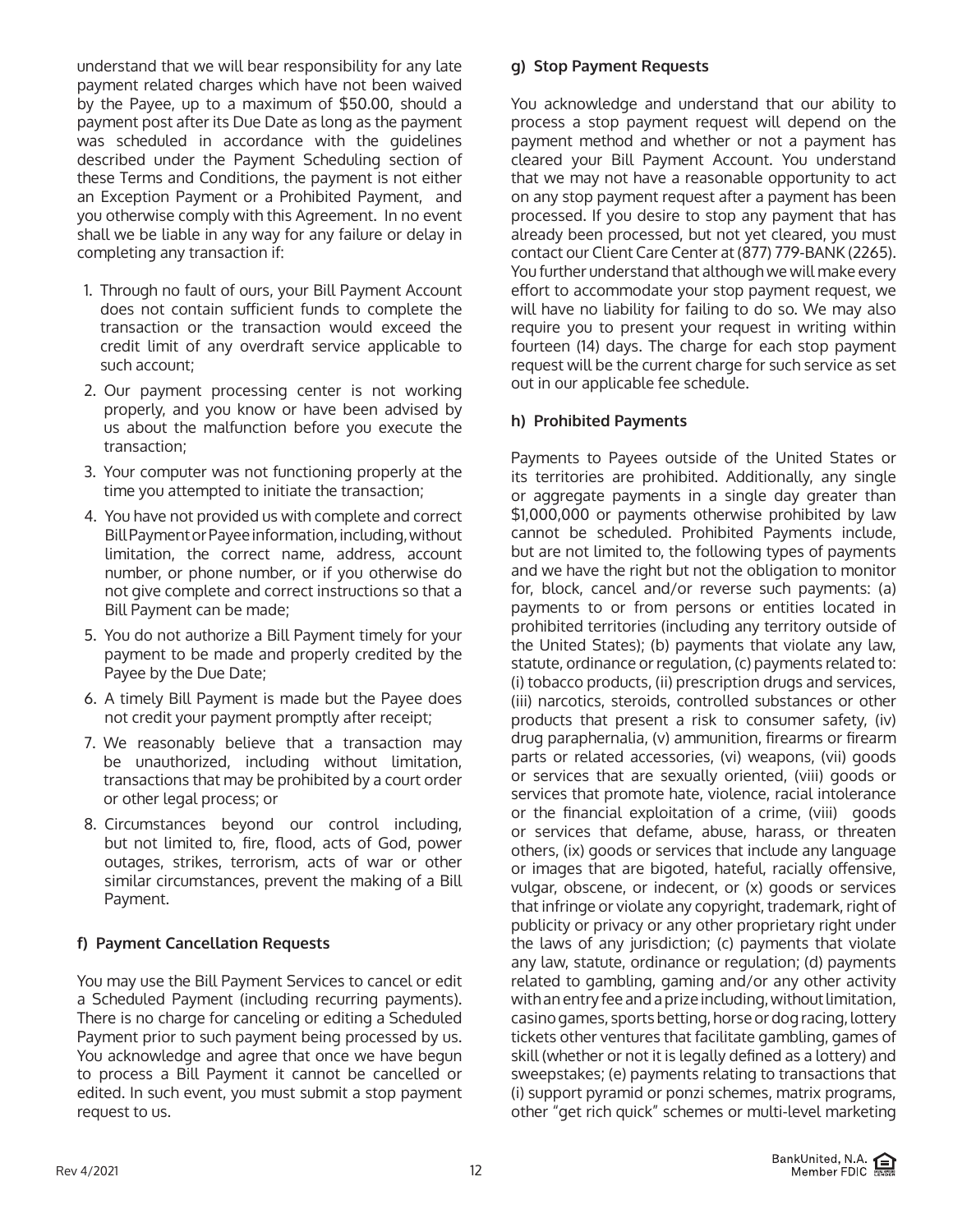programs, (ii) are associated with purchases of real property, annuities, off-shore banking or transactions to finance or refinance debts funded by a credit card, (iii) constitute money-laundering or terrorist financing, (iv) are associated with money services business activities such as the sale of traveler's checks or money orders, currency dealers or exchanges or check cashing, or (iv) provider credit repair or debt settlement services; and (f) payments that involve donations or payments to an unauthorized charity or non-profit organization. In no event shall we be liable for any claims or damages resulting from your scheduling of prohibited payments. We have no obligation to research or resolve any claim resulting from a prohibited payment. All research and resolution for any misapplied, mis-posted or misdirected prohibited payment will be your sole responsibility.

# **i) Exception Payments**

Exception Payments (e.g. tax payments and court ordered payments) may be scheduled through the Service, however such payments are discouraged and must be scheduled at your own risk. In no event shall we be liable for any claims or damages resulting from your scheduling of these types of payments. The Service Guarantee as it applies to any late payment related changes is void when these types of payments are scheduled and/or processed through the Bill Payment Services. We have no obligation to research or resolve any claim resulting from your scheduling one of these types of payments. All research and resolution for any misapplied, mis-posted or misdirected payments will be your sole responsibility.

# **j) Electronic Bill Delivery and Presentment**

This feature permits you to receive electronic bills from participating Payees. A separate registration is required for each participating Payee. If you elect to activate the electronic bill service option, you agree to the following:

Upon activation of the electronic bill feature, the Bill Payment Services may notify the Payee of your request to receive electronic billing information. You understand that it is in the Payee's sole discretion as to whether to accept or decline your request. The presentment of your first electronic bill may vary from Payee to Payee and may take up to sixty (60) days, depending on the billing cycle of each Payee. While your electronic bill feature is being activated it is your responsibility to keep your accounts current. When you elect to receive electronic bills from a Payee you may be presented with terms from that Payee for your acceptance. We are not a party to such terms. Additionally, the ability to receive a paper copy of your statement(s) is at the sole discretion of the Payee. Check with the individual Payee regarding your

ability to obtain paper copies of electronic bills on a regular or as-requested basis.

Your activation of the electronic bill feature for a Payee shall be deemed by us to be your authorization for us to obtain bill data from the Payee on your behalf. For some Payees, you will be asked to provide us with your username and password for that Payee. By providing us with such information, you authorize us to use the information to obtain your bill data.

You understand that the Bill Payment Services are unable to update or change your personal information such as, but not limited to, name, address, phone numbers and e-mail addresses, with the electronic Payee. Any changes will need to be made by contacting the Payee directly. Additionally, it is your responsibility to maintain all usernames and passwords for all electronic Payee sites. You also agree not to use someone else's information to gain unauthorized access to another person's bill. The Bill Payment Services may, at the request of the Payee, provide to the Payee your e-mail address, service address, or other data specifically requested by the Payee at the time of activating the electronic bill for that Payee, for purposes of the Payee informing you about service and/or bill information.

You understand that presentment of electronic bills is dependent upon delivery of your billing information from the Payee. In addition to notification within the Bill Payment Services, we may send an e-mail notification to the e-mail address listed for your account. It is your sole responsibility to ensure that this information is accurate. In the event you do not receive notification, it is your responsibility to periodically logon to the Bill Payment Services and check on the delivery of new electronic bills. The time for notification may vary from Payee to Payee. You are solely responsible for ensuring timely payment of all bills.

You acknowledge that a Payee reserves the right to cancel the presentment of electronic bills at any time. You may cancel electronic bill presentment at any time. The timeframe for cancellation of your electronic bill presentment may vary from Payee to Payee. It may take up to sixty (60) days, depending on the billing cycle of each Payee to process your request. The Bill Payment Services will notify your electronic Payee(s) as to the change in status of your account and it is your sole responsibility to make arrangements for an alternative form of bill delivery. We will not be responsible for presenting any electronic bills that are already in process at the time of cancellation.

You agree to hold us harmless should the Payee fail to deliver your electronic bill statement(s). You are responsible for ensuring timely payment of all bills.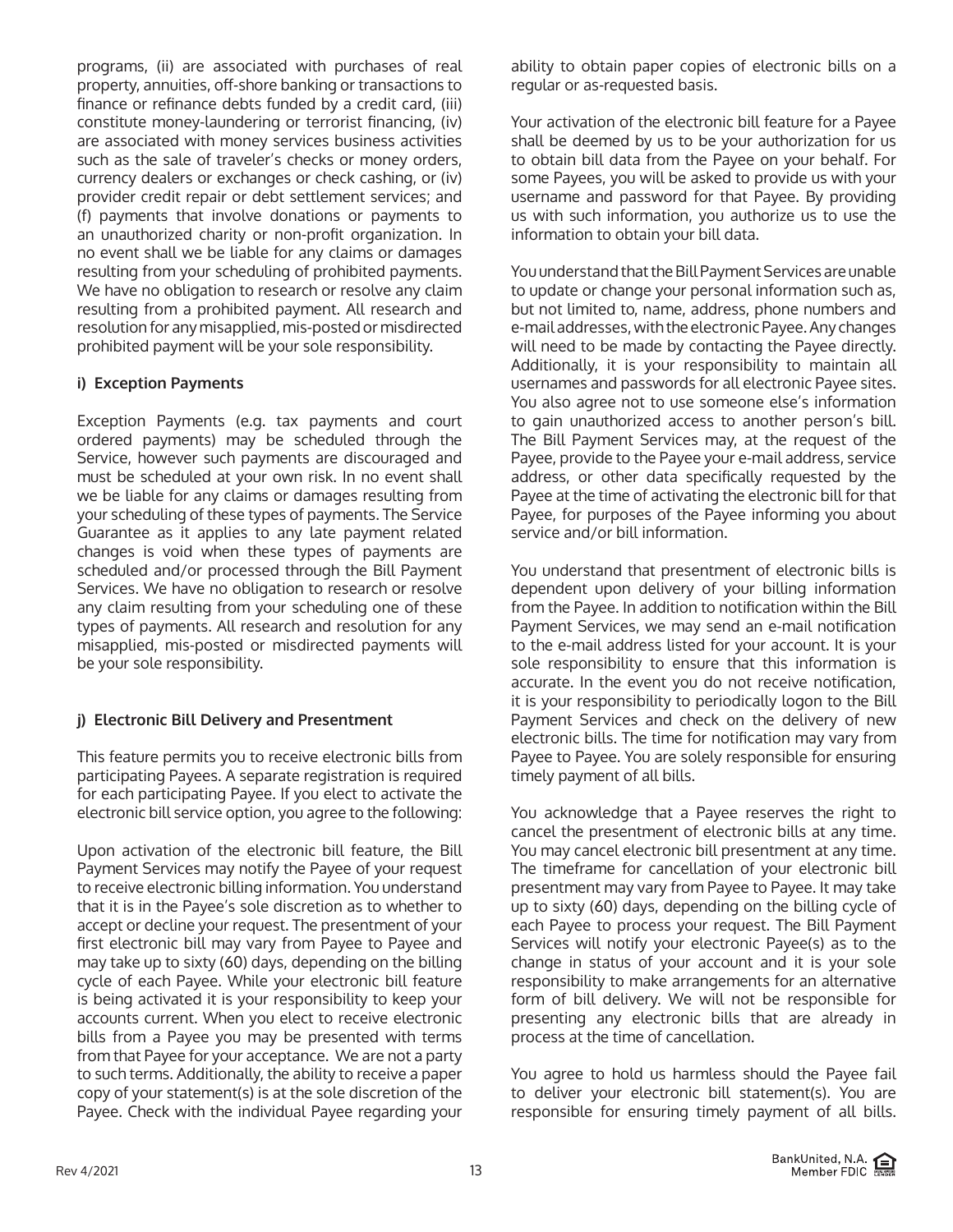If you do not receive an electronic bill, it is your sole responsibility to contact the Payee directly. Copies of previously delivered bills must be requested from the Payee directly.

We are not responsible for the accuracy of your electronic bill(s). We are only responsible for presenting the information we receive from the Payee. Any discrepancies or disputes regarding the accuracy of your electronic bill summary or detail must be addressed with the Payee directly.

This Agreement does not alter your liability or obligations that currently exist between you and your Payees.

# **k) Service Fees and Additional Charges**

You agree to pay any applicable fees and charges that may be assessed in connection with the Bill Payment Services. You acknowledge and agree that there may be a charge for additional or other optional services (i.e. if you request a stop payment order) you may request in connection with your use of the Bill Payment Services. You authorize us to deduct the amount of any Bill Payment fees, together with any applicable transaction fees and charges from your designated Billing Account, or in the event that such designated Billing Account lacks sufficient funds, from any of your other accounts maintained with us. Fees are subject to change and we may impose additional fees or charges in connection with your use of the Bill Payment Services at any time, subject to the provisions hereof. Additionally, you are responsible for any and all telephone access fees and/ or Internet service fees that may be assessed by your telephone and/or Internet service provider.

# **l) Failed or Returned Transactions**

By using the Bill Payment Services, you are requesting us to make payments for you from your Bill Payment Account. If we are unable to complete the transaction for any reason associated with your Bill Payment Account (for example, there are insufficient funds in your Bill Payment Account to cover the transaction), the transaction may not be completed. In some instances, you will receive a return notice from the Bill Payment Services. We and our service provider are authorized to report the facts concerning the return to any credit reporting agency,

## **m) Bill Payment Service Termination, Cancellation, or Suspension**

In the event you wish to cancel your Bill Payment Services, you may do so through the Bill Payment Services, or you may contact Client Care Center via one of the following methods:

1. Contact us at (877) 779-BANK (2265); and/or

2. Writing us at: BankUnited, N.A. P.O. Box 2050 Miami Lakes, FL 33016

Any payment(s) that has already processed before the requested cancellation date will be completed. All Scheduled Payments including recurring payments will not be processed once the Bill Payment Services are cancelled. We reserve the right to terminate or suspend the Bill Payment Services at any time. Neither termination nor suspension shall affect your liability or obligations under these Terms and Conditions.

# **n) Returned Payments**

You understand that Payees and/or the United States Postal Service may return payments to us for various reasons such as, but not limited to, Payee's forwarding address expired; Payee account number is not valid; Payee is unable to locate account; or Payee account is paid in full. In the event that a Bill Payment is returned, you authorize us to research and correct the returned payment and resubmit it to your Payee, or void the payment and credit your Bill Payment Account, in our discretion.

# **o) Information Authorization**

Your use of the Bill Payment Service may not be allowed if the Bill Payment Service cannot verify your identity or other necessary information. In order to verify ownership of the Bill Payment Account(s) and/ or Billing Account, the Bill Payment Service may issue offsetting debits and credits to the Payment Account(s) and/or Billing Account and require confirmation of such from you. (This text may be removed for Clients who do not offer this functionality.) Through your use of the Bill Payment Service, you agree that the Bill Payment Service reserves the right to request a review of your credit rating at its own expense through an authorized bureau. In addition, you agree that the Bill Payment Service reserves the right to obtain financial information regarding your account from a Payee or your financial institution (for example, to resolve payment posting problems or for verification).

# **p) Accounts with Multiple Owners/Signatures**

Each joint owner of an account has the full and independent authority to use the Bill Pay Services as if they were the sole owner and without the consent or notice to any other joint owner. Any requirement of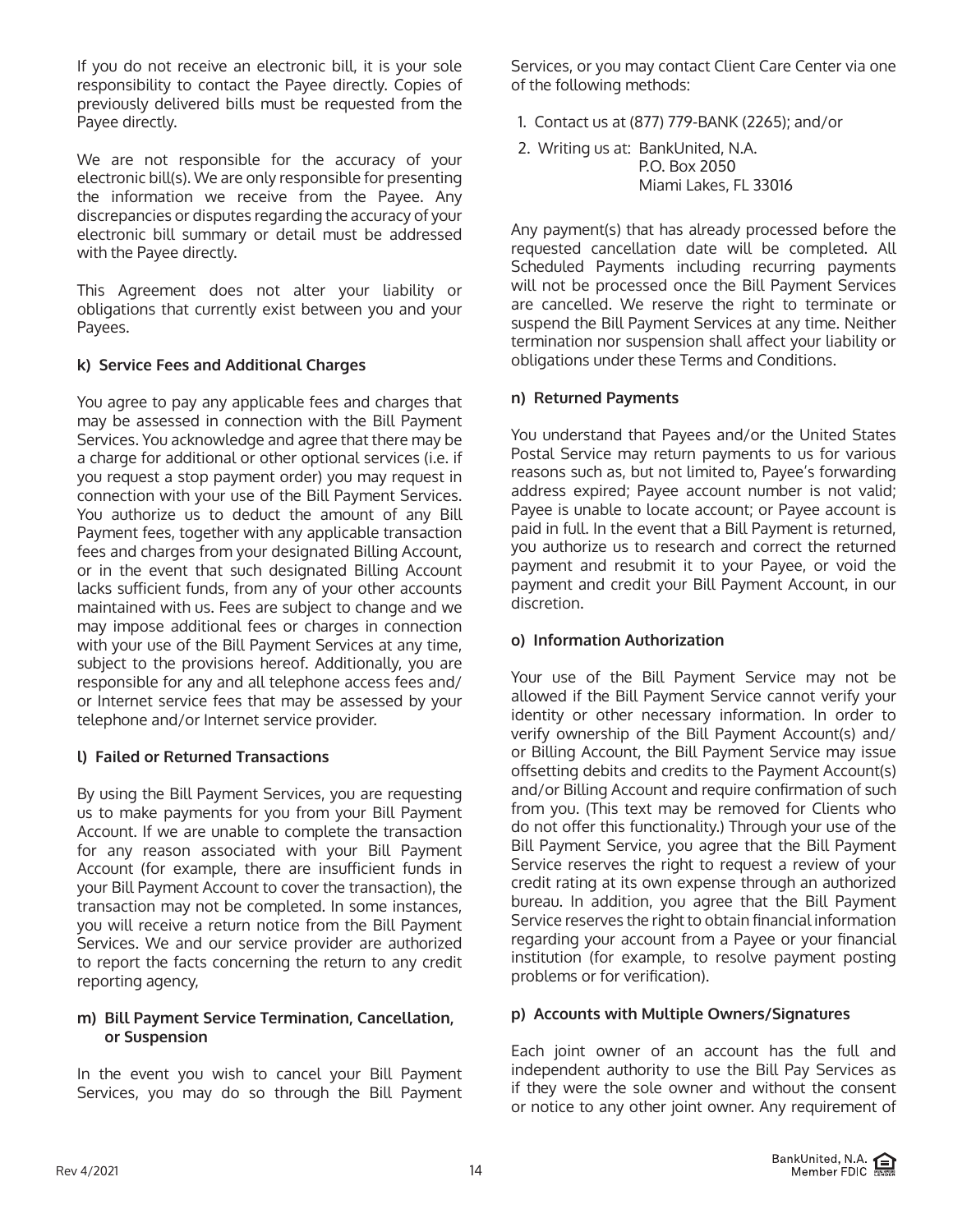verifying multiple signatures if such a requirement exists does not apply to any transfers made using the Bill Pay Services. You agree to release us from any liability when making Funds Transfers from such accounts.

# **C. MOBILE DEPOSIT SERVICE**

## **a) Description of Service**

Our Mobile Deposit Service allows you to make single item deposits electronically to your checking, savings or money market accounts by using a supported mobile device with a camera to create an image of a paper check and transmit it and the related deposit information to us using the BankUnited Mobile App. Except as expressly set forth in these Terms and Conditions, deposits made through the Mobile Deposit Service are subject to all limitations and terms set forth in the applicable account documentation governing your Account (as it may be modified from time to time) including, but not limited to, those related to deposit, acceptance, crediting, collection, endorsement, processing order and errors.

## **b) Service Requirements**

Use of the Mobile Deposit Service requires that you have (i) an internet enabled mobile telephone, computer, tablet or other device with a camera that has the ability to capture images of sufficient quality in order to complete a deposit, (ii) enrolled in our Digital Services, and (iii) downloaded the latest version of our Mobile Banking App. You are responsible for all costs of using our Mobile Deposit Service and operating your device, including any cellular and internet service charges. The Bank is not responsible for any third-party software that you may need to use the Mobile Deposit Service. Any such software is accepted by you as is and is subject to the terms and conditions of the software agreement you enter into directly with the third-party software provider at time of download and installation.

# **c) Eligible Items for the Service**

You agree to scan and transmit only "checks" as that term is defined in the Federal Reserve Regulation CC ("Reg. CC") and only those checks that are permissible under this Agreement or such other items as we, in our sole discretion, elect to include in the Mobile Deposit Service. You agree that the image of the check transmitted to us shall be deemed an "item" within the meaning of Articles 3 and 4 of the applicable Uniform Commercial Code. You agree that you will not scan and deposit any of the following types of checks or other items which shall be considered ineligible items:

- checks payable to any person or entity other than the person or entity that owns the account that the check is being deposited into
- checks containing an alteration on the front of the check or item (including the MICR line), or which you know or suspect, or should know or suspect are fraudulent or otherwise not authorized by the owner of the account on which the check or item is drawn
- checks payable jointly unless deposited into an account in the name of all payees
- checks drawn on the account into which the check is being deposited
- checks previously converted to a substitute check as defined in Reg. CC
- checks drawn on a financial institution located outside the United States
- checks that are remotely created checks, as defined in Reg. CC
- checks not payable in United States currency
- checks dated more than 6 months prior to the date of deposit
- checks that have previously been submitted through the Mobile Deposit Service or through a remote deposit capture service offered at any other financial institution
- traveler's checks, money orders or savings bonds
- checks payable on sight or payable through drafts, as defined in Reg. CC
- checks prohibited by the Bank's current procedures relating to the Mobile Deposit Service or which are otherwise not acceptable under the terms of the Other Agreements.

# **d) Image Quality**

All images you transmit to us using the Mobile Deposit Service must be legible. Without limiting the foregoing, the image quality of the items must comply with the standards established from time to time by the Bank, the American National Standards Institute (ANSI), the Board of Governors of the Federal Reserve Board or any other regulatory agency, clearinghouse or association. You agree that the Bank shall not be liable for any damages resulting from an item's poor image quality including, without limitation, those related to rejection of, or the delayed or improper crediting of, such a check, or from any inaccurate information you supply regarding the check.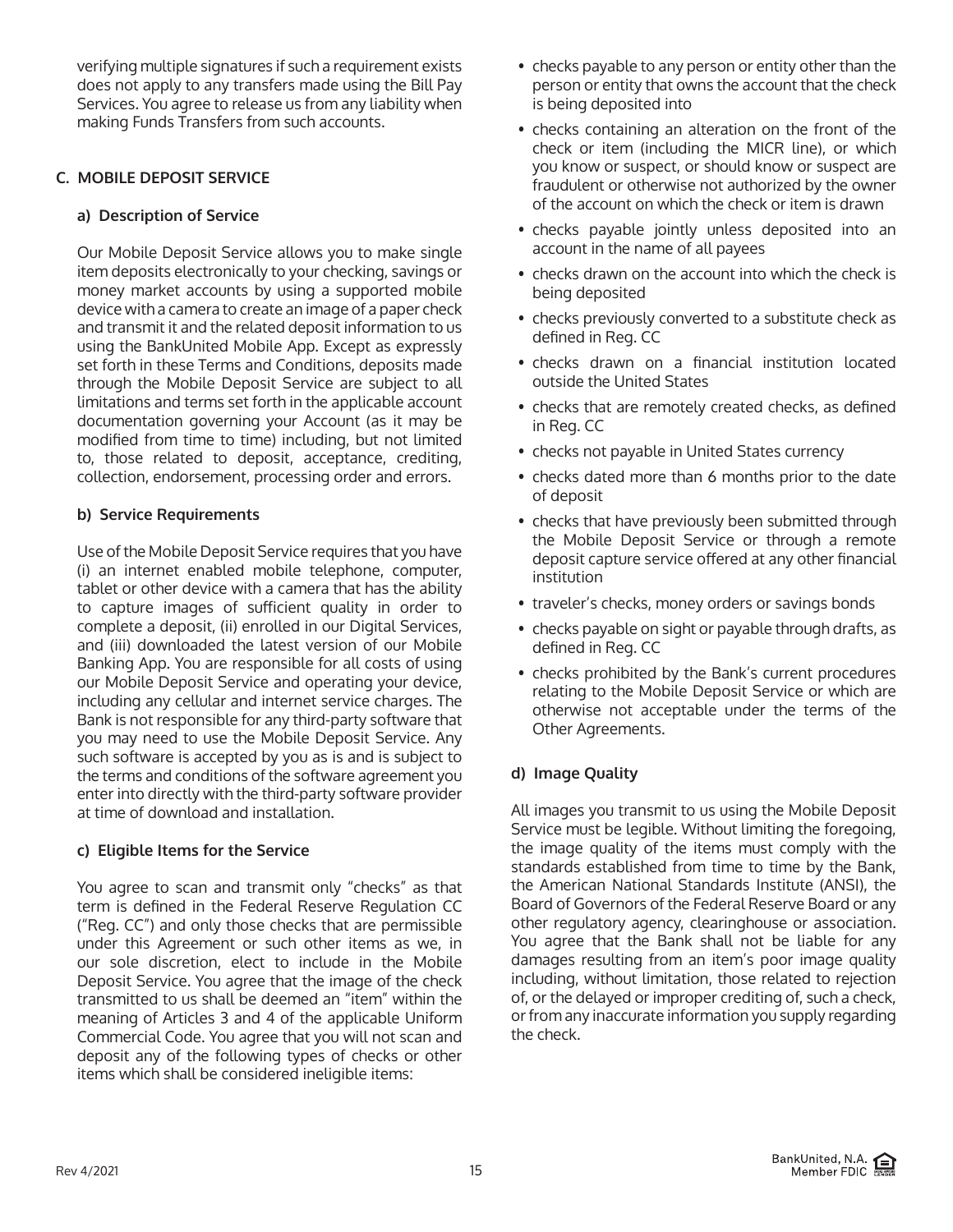### **e) Endorsements and Processing**

You agree to restrictively endorse any item transmitted through the Mobile Deposit Service as "For Mobile Deposit Only at BankUnited, account #\_\_\_\_\_\_\_\_\_\_\_\_\_\_" or as otherwise instructed by the Bank. After an item has been scanned and submitted for deposit, you shall not otherwise transfer or negotiate the original item, substitute check or any other image thereof. You agree to promptly supply any information in your possession that we request regarding an item deposited or attempted to be deposited through the Mobile Deposit Service including the original item. You agree to follow any and all other procedures and instructions for use of the Mobile Deposit Service as the Bank may establish from time to time.

# **f) Receipt of Items**

We reserve the right to reject any item transmitted through the Mobile Deposit Service, at our discretion, without liability to you even if such action causes outstanding checks or other debits to your Account to be dishonored and returned. We are not responsible for items that we do not receive or for images that are dropped during transmission. An image of an item shall be deemed received when you receive a confirmation from the Bank that we have received the image. Receipt of such confirmation does not mean that the transmission was error free, complete, or will be considered a deposit and credited to your Account. If there is a discrepancy between the entered and confirmed amount and the amount on the scanned image, we will credit the account based on the scanned image. If the image transmitted to us does not comply with our requirements for content and/or format, we may, in our sole discretion: (i) further transmit the image and data in the form received from you; (ii) repair or attempt to repair the image or data and then further transmit; (iii) process the item as photocopies in lieu of originals; or (iv) return the image and data to you unprocessed and chargeback your account.

# **g) Retention of Original Items**

Once an item has been credited to your account, you must mark the original item on the front as "Deposited and the Date". You agree to retain the original item for at least sixty (60) days from the date of the image transmission. During this sixty (60) day period you must store the original paper item securely using precautions at least as secure as those you would use to protect a blank check. During this sixty (60) day period, you agree to promptly provide the original item to the Bank upon request. After sixty (60) days, you agree to destroy the original item, mark it "VOID", or otherwise render it incapable of further transmission, deposit or presentment.

# **h) Chargebacks**

We reserve the right to chargeback your account, or any other deposit account you maintain with us, at any time, for any item that is: (i) rejected by us for any reason including, without limitation, an item that we believe is not an eligible item, or has been previously submitted or deposited with us or with another financial institution, or (ii) returned to us. We can also charge fees connected to the chargeback as described in your Other Agreements with us. You agree that we are not liable for any loss, costs or fees you may incur as a result of our chargeback of an item.

# **i) Deposit Limits**

We may establish limits on the dollar amount and/or number of items or deposits that you can transmit using the Mobile Deposit Service from time to time. We can modify these limits and add other limits at any time at our sole discretion. Your limits will be displayed within the Mobile Deposit Service prior to each deposit. If you attempt to initiate a transmission in excess of these limits, we may reject your deposit without liability hereunder. If we permit you to make a deposit in excess of these limits, such deposit will still be subject to the terms of this Agreement, and we will not be obligated or required to allow such a deposit at other times.

# **j) Funds Availability**

The funds availability requirements of Reg. CC do not apply when you transmit electronic images of items to us. In general, if an image of an item you transmit through the Mobile Deposit Service is received and accepted before 5:00 p.m. ET on a business day that we are open, we will consider that day to be the day of deposit. If an image is received and accepted after 5:00 p.m. ET on a business day that we are open or on a non-business day, we will consider the deposit to be made on the next business day we are open. Funds from deposits made using the Mobile Deposit Service will generally be made available in accordance with the time frames set forth in our Funds Availability Policy. We, however, may apply additional delays on the availability of funds based on any other factors as determined by us in our sole discretion. We will generally notify you if we delay your ability to withdraw or transfer funds and will attempt to tell you when such funds will be available.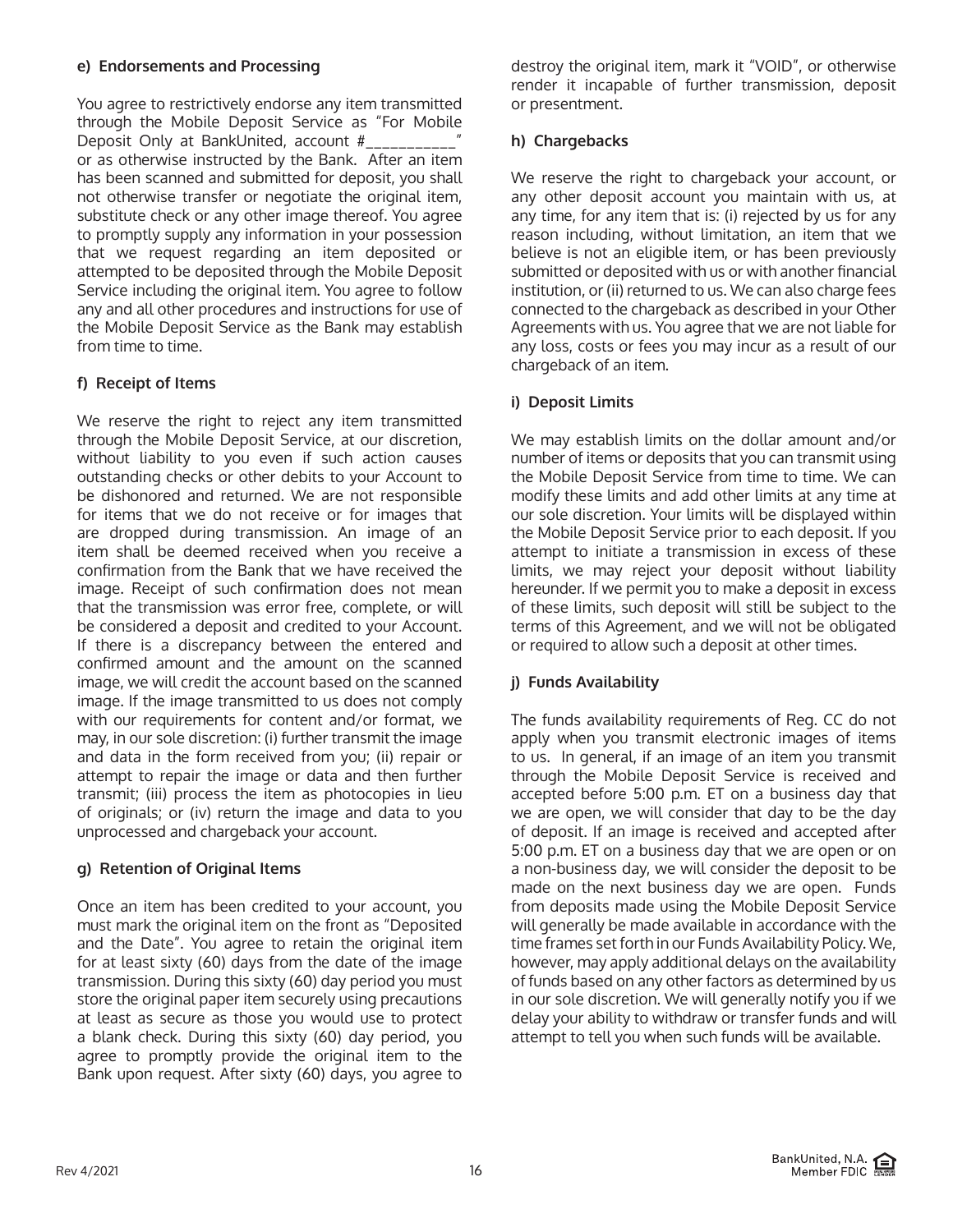## **k) Presentment**

The manner in which the items are cleared, presented for payment and collected shall be in our sole discretion subject to the terms of the Depositor's Agreement governing your account with us.

# **l) Fees**

Currently there is no charge for the Mobile Deposit Service. We may, upon at least thirty (30) days prior notice to you, to the extent permitted by applicable law, charge a fee for use of the Mobile Deposit Service. If you continue to use the Mobile Deposit Service after the fee becomes effective you agree to pay the service fee that has been disclosed to you, as amended from time to time. You authorize the Bank to deduct such fees from any account you maintain with us.

## **m) Your Responsibilities and Promises to Us**

You represent and warrant to the Bank that:

- You will only transmit eligible items through the Mobile Deposit Service.
- Any image we receive accurately and legibly represents all of the information on the front and back of the original item as originally drawn.
- The item has not been previously submitted or deposited with us or with another financial institution.
- You will not re-deposit or re-present the original item unless we advise you otherwise.
- All information you provide to us in connection with the transmission of an item through the Mobile Deposit Service is accurate, true and complete.
- You will comply with this Agreement and all laws, rules and regulations applicable to your use of the Mobile Deposit Service and not use the Mobile Deposit Service for any purpose prohibited by law.
- You will employ commercially reasonable security measures and firewalls sufficient to protect transmissions and storage to ensure no unauthorized access or duplicate presentment.
- You are not aware of any factor which may impair the collectability of the item.

### **n) Errors in Transmission**

When using the Mobile Deposit Service, you may experience technical or other difficulties including without limitation, that an item may be intercepted or misdirected during transmission. We cannot assume responsibility for any technical or other difficulties or any resulting damages that you may incur. You acknowledge

that the Mobile Deposit Service is provided to you 'as is' and your use is at your own risk.

### **o) Service Changes and Discontinuance**

We may modify, add or remove features from, discontinue, or suspend the Mobile Deposit Service at any time in our sole discretion, with or without notice, and without liability to you. Your use of the Mobile Deposit Service is subject to and conditioned upon your complete compliance with this Agreement. Notwithstanding anything to the contrary contained in this Agreement, you may not use the Mobile Deposit Service (i) in any anti-competitive manner, (ii) for any purpose which would be contrary to the Bank's business interest, or (iii) to the Bank's actual or potential economic disadvantage in any aspect. We reserve the right, subject to applicable law and regulation, to terminate your right to use the Mobile Deposit Service at any time and for any reason including, without limitation, if we, in our sole discretion, believe that you have engaged in conduct or activities that violate any of the terms of this Agreement or, if you provide us with false or misleading information or if you interfere with other users or in the administration of the Mobile Deposit Service.

## **p) Service Cancellation**

You may cancel the Mobile Deposit Service at any time by notifying us in writing and discontinuing your use of the Mobile Deposit Service. Any pending transactions may be completed or cancelled by us, in our discretion, upon your cancellation of the Mobile Deposit Service. Cancellation of your BankUnited Digital Services or closure of your Account that you use in connection with the Mobile Deposit Service will result in the cancellation of the Mobile Deposit Service. No cancellation of the Mobile Deposit Service will affect your liability or obligations under this Agreement accruing prior to the date of cancellation or any provisions of this Agreement which, by their nature or by express provision, are intended to survive termination.

### **11. STOP PAYMENTS**

Through the Digital Services, you may request us to stop payment on any check you write from your checking account. You cannot stop payment on a check if we have accepted, certified, paid or otherwise become accountable for the check, except to the extent required by law. To be effective, your stopapayment request must precisely identify the number, date and amount of the item, and the payee (or such lesser combination as we may specify at the time). All stop payment requests entered through the Digital Services shall be deemed a written stop payment within the meaning of the UCC and shall remain in effect for a period of one (1) year from the date entered. All such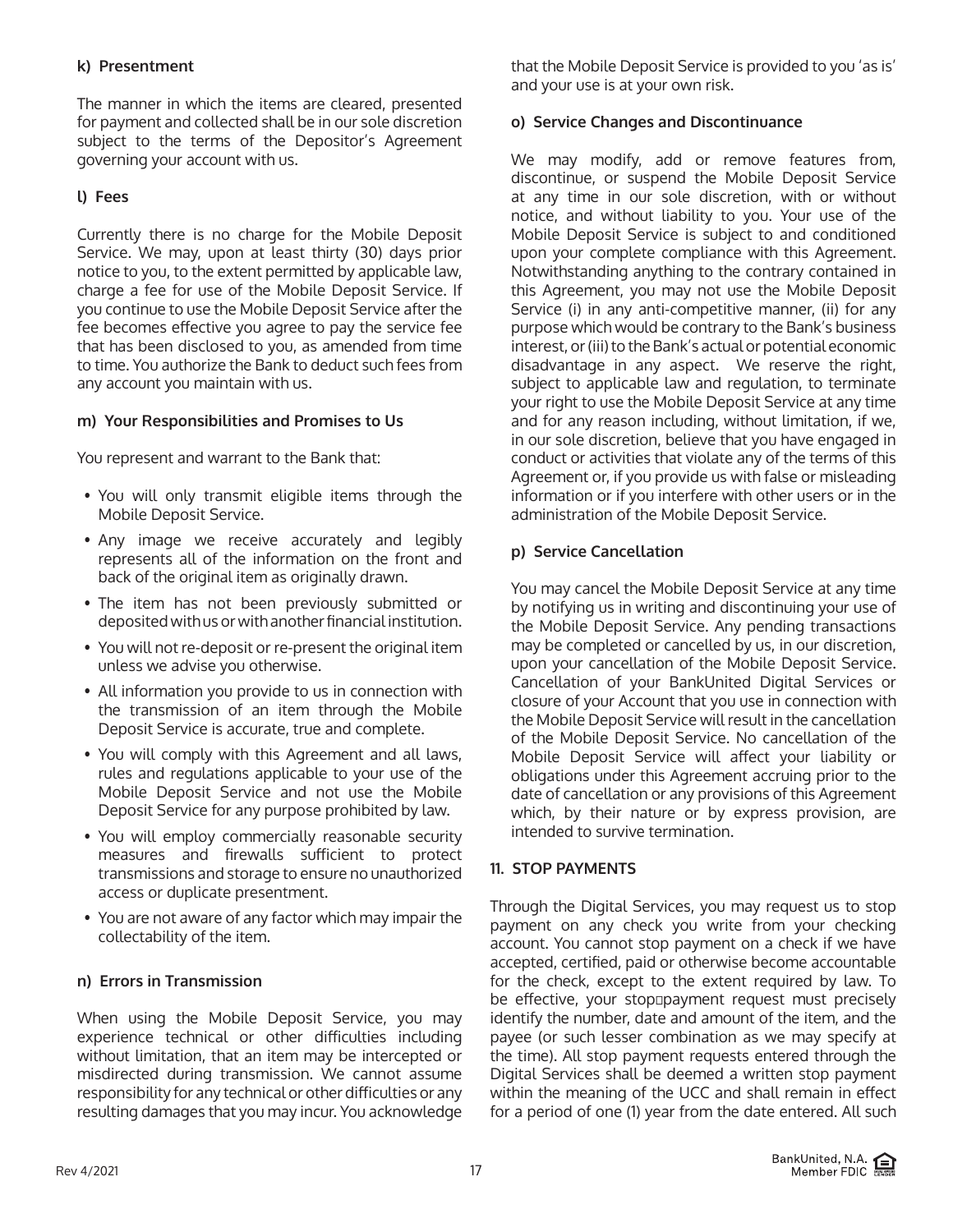renewals must be in writing and shall be in the form and substance required by the Bank. A fee in accordance with the Bank's Schedule of Fees will be assessed to the Account for each stop payment request. No stop payment request will be effective against a check that has been paid prior to the time that the Bank has both received the request and has had a reasonable period of time to act upon the request. The stop payment feature may not be used with respect to any payment or transfer scheduled through the Digital Services. You agree to indemnify and hold the Bank harmless from and against any and all costs and expenses including, without limitation, attorney's fees, court costs and related litigation costs and expenses, incurred by the Bank for refusing payment on all items upon which a stop payment is placed and further agree not to hold the Bank liable for payment contrary to any such request if the same occurs through inadvertence, accident or oversight.

# **12. TRANSACTION LIMITATIONS**

We may limit the number of withdrawals and/or transfers you may make from a savings or money market account. Any imposed limits would apply to withdrawals and/ or transfers made during any one (1) calendar month or monthly statement cycle by means of a preauthorized or automatic transfer (including online transfers, wire transfers or ACH payments), telephone transfer (including data transmission by computer or other electronic device), or by check, draft or debit card. For purposes of the transaction limitations we count a transaction as of the date we debit it from your Account, which may be different from the date you authorize, transfer or write the transaction. An Excessive Transaction Fee (see account documentation for the current fee amount) may be assessed for each transaction in excess of these limitations. If you exceed the transaction limitations on more than an occasional basis, we may close your Account. If we close your Account, you will receive a separate communication from us informing you of our actions.

Please note that there will be no limit on the number of withdrawals or transfers from your Account if initiated in person, by ATM, by mail or by telephone instruction for us to mail a check payable to you. There are no limitations on the number of deposits that can be made to an Account by any method. Please refer to our Depositor's Agreement for further details.

Additionally, we reserve the right to place limits on the frequency and dollar amounts of any transfers or refuse to make transfers between certain accounts. We will notify you if we determine that we cannot carry out your transfer instructions; provided, however, notification is not required if your transfer instructions are prohibited by these Terms and Conditions or applicable law.

#### **13. ACCOUNT INFORMATION**

Account information provided to you as part of the Digital Services is not the official record of your account or its activity. Your account statement (whether provided to you by mail or, if you have chosen to stop receiving paper statements, electronically) will remain the official record of your account. You agree to review your statement promptly after you receive it. If your statement shows transactions that you did not authorize, you must notify us immediately. Additionally, you are responsible for reviewing any other account communications sent to you by postal mail. Such communications will contain important information about your accounts regardless of whether you access your accounts through the Digital Services or whether you have chosen to receive your statements electronically.

## **14. NEW FEATURES**

We may, from time to time, in our sole discretion, introduce new products, services and features to the Digital Services or modify or delete existing features. We shall notify you of any of these changes if we are legally required to do so. By using any new or modified products, services or features when they become available, you agree to be bound by these Terms and Conditions, as well as any additional terms and conditions specifically applicable to these new offerings.

### **15. ONLINE SERVICE FEES**

Currently, we do not charge a fee for use of the Digital Services. There may, however, be a charge in connection with your use of some of the features available through the Digital Services (i.e. if you request a stop payment of a check). Please refer to the Schedule of Fees applicable to your accounts for more information. We reserve the right at any time to change, add or modify any fees and charges and will give you notice of such changes in accordance with applicable law. By continuing to utilize the Digital Services after such fee changes become effective, you are deemed to have accepted such fee changes.

You agree to pay such fees and authorize us to deduct such fees from any accounts you maintain with us. If there are insufficient funds in your accounts to pay these fees, you agree to promptly remit payment to the Bank upon demand.

### **16. LIABILITY FOR UNAUTHORIZED TRANSFERS OR PAYMENTS-FOR CONSUMER ACCOUNTS ONLY**

Each time you use the Digital Services to process a transfer or payment transaction, you warrant that you are an owner or authorized signer on the Account from which the funds are being drawn to make such transfer or payment. The Bank is entitled to act on instructions received using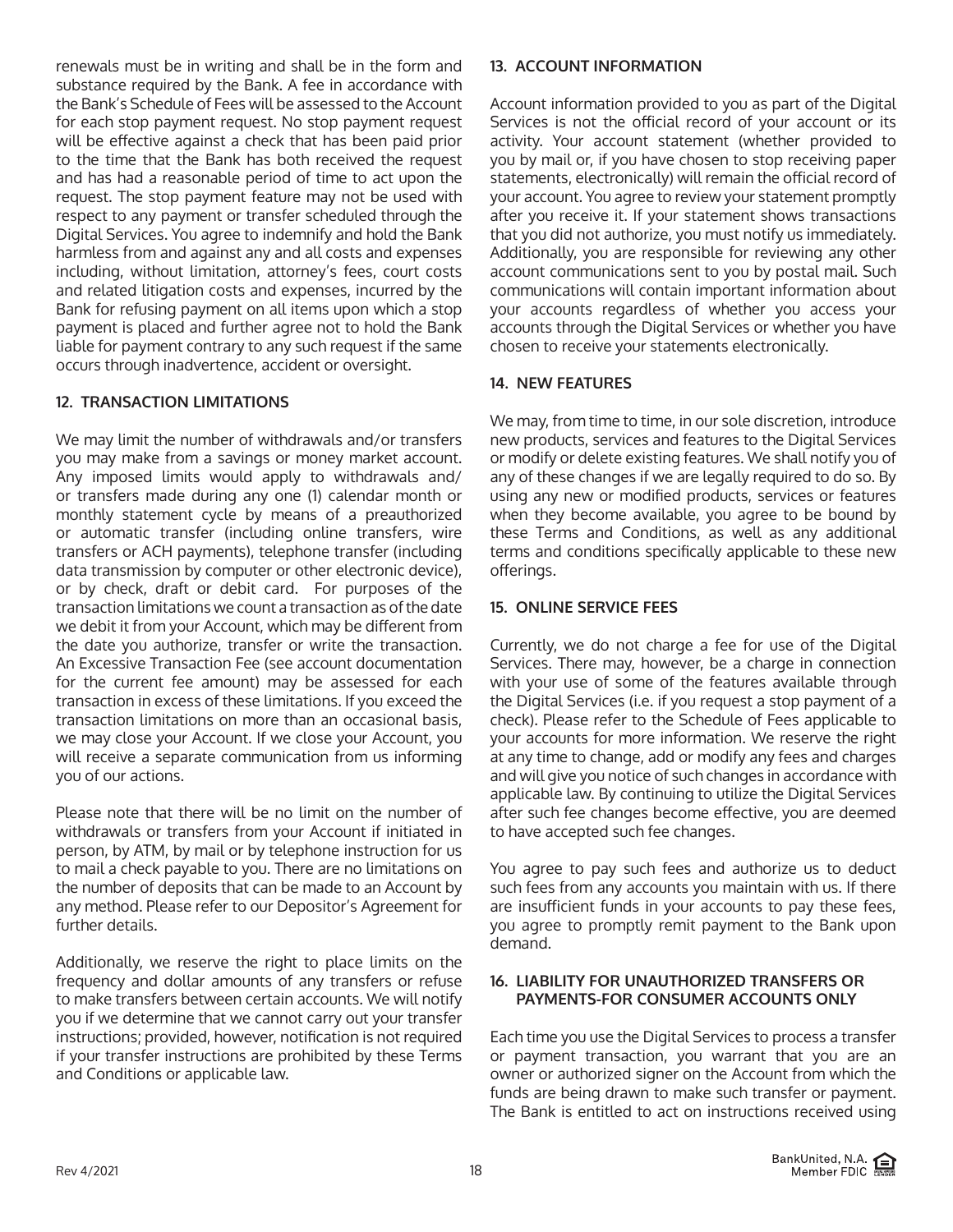your Access Information and you agree that the use of your Access Information will have the same effect as your signature authorizing the transaction.

If we do not complete a transfer or payment from your Account on time or in the correct amount in accordance with our agreement with you, we will be liable for your losses or damages as required by applicable law. We will not, however, be liable in any way for any failure or delay in completing any such transaction if:

- (i) through no fault of ours, your Account does not contain sufficient funds to make the transfer or payment, or the transfer or payment would exceed any applicable overdraft protection for such Account;
- (ii) the Digital Services, your computer, mobile device or software was not functioning properly at the time you attempted to initiate the transaction and it was evident to you at the time you began the transaction;
- (iii) circumstances beyond our control prevent us from making the transfer or payment such as acts of God, natural disasters, fires, floods, acts of government authority, terrorist acts, acts of public enemy or war, riot, civil disturbance, insurrection, labor difficulty, power outages or interruptions, telecommunications failure, severe adverse weather conditions, postal strikes, or other causes beyond our reasonable control;
- (iv) you do not provide us with complete and correct payment or transfer information, or you do not follow the instructions in these Terms and Conditions or any other agreement with us for requesting a transfer or payment;
- (v) the funds in your Account are subject to legal process or other encumbrance restricting the transfer or payment;
- (vi) a timely payment or transfer was made but the payee fails to timely credit your account after receipt.

This list is meant to illustrate circumstances under which we would not be liable for failing to make a transfer or payment and is not intended to list all of the circumstances where we would not be liable.

# **17. UNAUTHORIZED TRANSACTIONS**

# **A. FOR CONSUMER ACCOUNTS ONLY**

You must tell us AT ONCE if you believe your Access Information has been stolen or used without your permission, or if you believe that an unauthorized online

transaction or payment has been made from any of your Accounts. Telephoning us is the best and fastest way of keeping your possible losses to a minimum. If you do not do so, you could lose all the money in each of your Accounts, as well as all of the available funds in any overdraft protection account. If you tell us within two (2) Business Days after you discover the loss or theft, you can lose no more than \$50 if someone uses your Access Information without your permission. If you do not tell us within two (2) Business Days after you discover the loss or theft or unauthorized use, and we can prove we could have stopped someone from making a transfer or payment without your authorization if you had told us, you could lose as much as \$500.

Also, if your statement shows transactions that you did not authorize, tell us AT ONCE. If you do not tell us within sixty (60) days after a statement showing such a transfer or payment was transmitted to you, you may not get back any money lost after the sixty (60) days if we can prove that we could have stopped someone from taking the money if you had told us in time. If a good reason (such as a long trip or a hospital stay) prevented you from telling us, we may extend the time periods.

## **B. FOR BUSINESS ACCOUNTS ONLY**

You are responsible for all transfers and payments that are made using your Access Information. We shall have no liability to you for any errors or losses you sustain in using the Digital Services except where we fail to exercise ordinary care in processing any transaction. Without regard to care or lack of care of either of us, a failure to report to us any unauthorized transfer, payment or error from any of your Accounts within sixty (60) days of our providing or making available to you your account statement reflecting such unauthorized transfer, payment or error shall relieve us of any liability for any losses sustained after the expiration of such sixty (60) day period and you shall thereafter be precluded from asserting any such claim or error.

### **18. IN CASE OF ERRORS AND QUESTIONS ON YOUR ACCOUNTS**

# **A. FOR CONSUMER ACCOUNTS ONLY**

In case of errors or questions about transfers or payments made through the Digital Services, you should contact us, as soon as possible, by calling us at (877) 779-BANK (2265) or writing to us at the following address:

BANKUNITED OPERATIONS/EFT ERROR 7815 NW 148th Street Miami Lakes, Florida 33016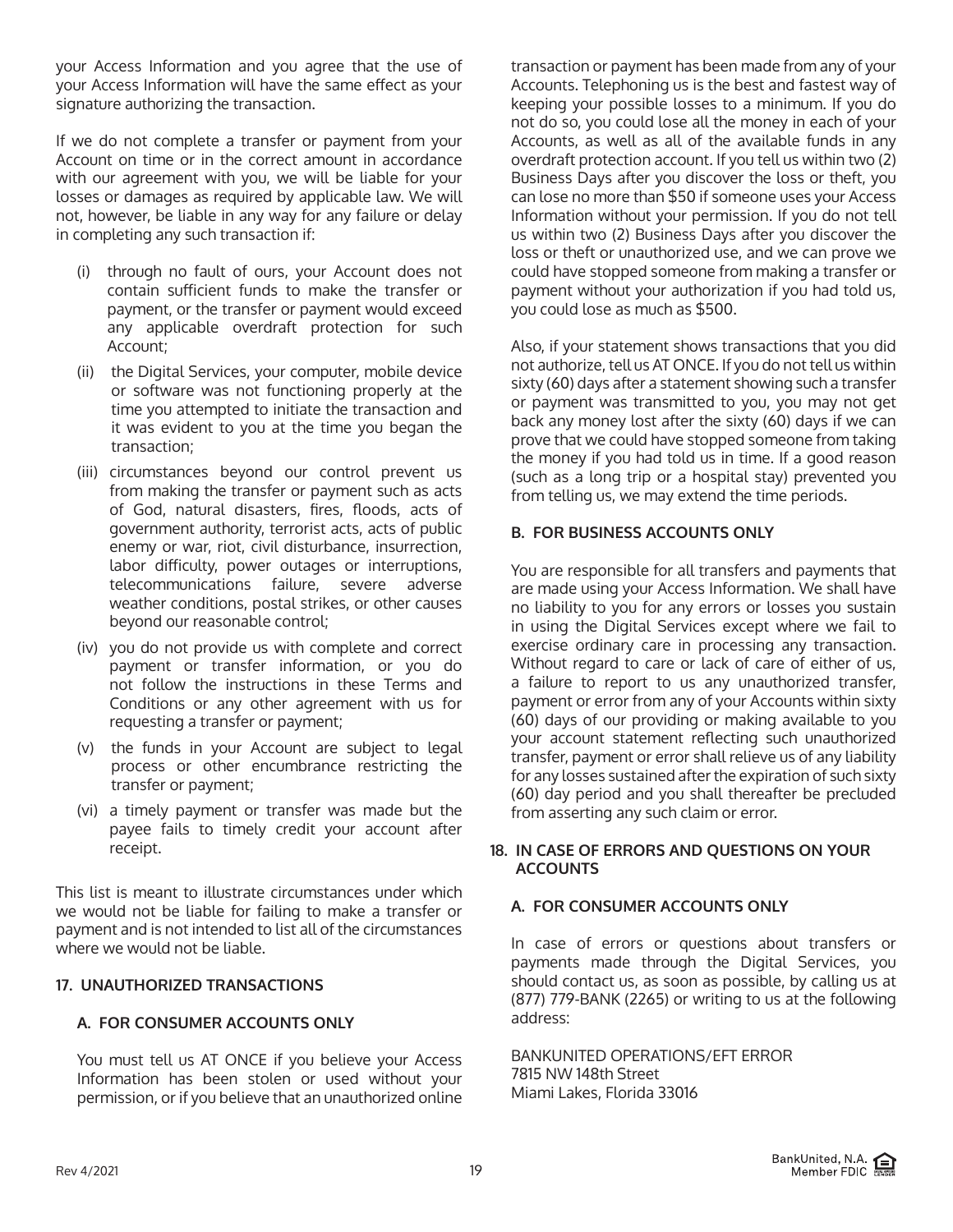If you think your statement is incorrect or you need more information about a transaction performed through the Digital Services that is listed on the statement, we must hear from you no later than sixty (60) days after the FIRST statement was sent to you on which the problem or error appears. You must:

- 1. Tell us your name and account number;
- 2. Describe the error or the transaction in question, and explain as clearly as you can why you believe it is an error or why you need more information; and
- 3. Tell us the dollar amount of the suspected error.

If you tell us orally, we may require that you send your complaint in writing within ten (10) Business Days. We will determine whether an error occurred within ten (10) Business Days after we hear from you and will correct any error promptly. If we need more time, however, we may take up to forty-five (45) days (or ninety (90) days if your account was opened less than thirty (30) days prior to the date of the suspected error) to investigate your complaint or question. If we decide to do this, we will provisionally credit your account within ten (10) Business Days (or twenty (20) Business Days if your account was opened less than thirty (30) days prior to the date of the suspected error) for the amount you think is in error so that you will have use of the money during the time it takes us to complete our investigation. If we ask you to put your complaint or question in writing and we do not receive it within ten (10) Business Days, we may not provisionally credit your account.

We will tell you the results within three (3) Business Days after completing our investigation. If we determine that there was no error, we will send you a written explanation. You may ask for copies of documents that we used in our investigation. We may revoke any provisional credit provided to you if we find an error did not occur.

# **B. FOR BUSINESS ACCOUNTS ONLY**

In case of errors or questions about transfers or payments made through the Digital Services, you should contact us, as soon as possible by calling us at (877) 779-BANK (2265) or writing to us at the following address: BANKUNITED OPERATIONS/EFT ERROR, 7815 NW 148th Street, Miami Lakes, Florida 33016. If you think that your statement is wrong or you need more information about a transfer or payment listed on the statement, we must hear from you no later than sixty (60) days after we sent or otherwise made available to you the FIRST statement on which the problem or error appeared. Failure to so notify us will preclude you from being able to assert a claim based on such problem or error. Any errors reported to us will be investigated by us and we will advise you of the results of our investigation.

# **19. REPRESENTATIONS AND WARRANTIES; LIMITATION OF LIABILITY**

YOU EXPRESSLY UNDERSTAND AND AGREE THAT YOUR USE OF THE DIGITAL SERVICES IS AT YOUR SOLE RISK. THE DIGITAL SERVICES ARE PROVIDED ON AN "AS IS" AND "AS AVAILABLE" BASIS. WE EXPRESSLY DISCLAIM ALL WARRANTIES OF ANY KIND RELATING TO THE DIGITAL SERVICES, WHETHER EXPRESS OR IMPLIED INCLUDING, WITHOUT LIMITATION, THE IMPLIED WARRANTIES OF MERCHANTABILITY, FITNESS FOR A PARTICULAR PURPOSE, NON-INFRINGEMENT AND ANY IMPLIED WARRANTIES ARISING FROM COURSE OF DEALING OR COURSE OF PERFORMANCE.

WE MAKE NO REPRESENTATION OR WARRANTY THAT THE DIGITAL SERVICES WILL MEET YOUR REQUIREMENTS OR EXPECTATIONS, OR THAT THE DIGITAL SERVICES WILL BE UNINTERRUPTED, TIMELY, SECURE, OR ERROR FREE. WE FURTHER DISCLAIM ANY REPRESENTATION OR WARRANTY THAT ANY ERRORS IN TECHNOLOGY WILL BE CORRECTED. ANY MATERIAL DOWNLOADED OR OTHERWISE OBTAINED THROUGH THE USE OF THE DIGITAL SERVICES IS OBTAINED AT YOUR OWN DISCRETION AND RISK, AND WE ARE NOT RESPONSIBLE FOR ANY DAMAGE TO YOUR COMPUTER SYSTEM OR LOSS OF DATA THAT RESULTS FROM THE DOWNLOAD OF ANY SUCH MATERIAL, WHETHER DUE TO COMPUTER VIRUS OR OTHERWISE. WE MAKE NO REPRESENTATION OR WARRANTY AS TO THE COMPLETENESS, ACCURACY OR RELIABILITY OF ANY THIRD-PARTY INFORMATION OR DATA THAT YOU OBTAIN THROUGH THE USE OF THE DIGITAL SERVICES.

WE MAY PERIODICALLY AMEND, ADD, DELETE, UPDATE OR ALTER THE DIGITAL SERVICES INCLUDING, WITHOUT LIMITATION, THESE TERMS AND CONDITIONS. EXCEPT AS OTHERWISE REQUIRED BY APPLICABLE LAW, WE ASSUME NO LIABILITY OR RESPONSIBILITY FOR ANY ERRORS OR OMISSIONS IN THE CONTENT OF THE DIGITAL CHANNELS AND WE SPECIFICALLY DISCLAIM ANY DUTY TO UPDATE THE INFORMATION ON THE DIGITAL CHANNELS.

YOU AGREE THAT NEITHER WE NOR ANY OF OUR OFFICERS, DIRECTORS, EMPLOYEES, SHAREHOLDERS, PARENTS, SUBSIDIARIES, AFFILIATES, AGENTS OR THIRD PARTY SERVICE PROVIDERS WILL BE LIABLE TO YOU OR ANY THIRD PARTY FOR ANY SPECIAL, INCIDENTAL, DIRECT, INDIRECT OR CONSEQUENTIAL DAMAGES OF ANY KIND, INCLUDING WITHOUT LIMITATION, LOST PROFITS, EVEN IF WE HAVE BEEN ADVISED OF THE POSSIBILITY OF SUCH DAMAGES AND REGARDLESS OF THE FORM OF ACTION, WHETHER IN CONTRACT, WARRANTY, TORT,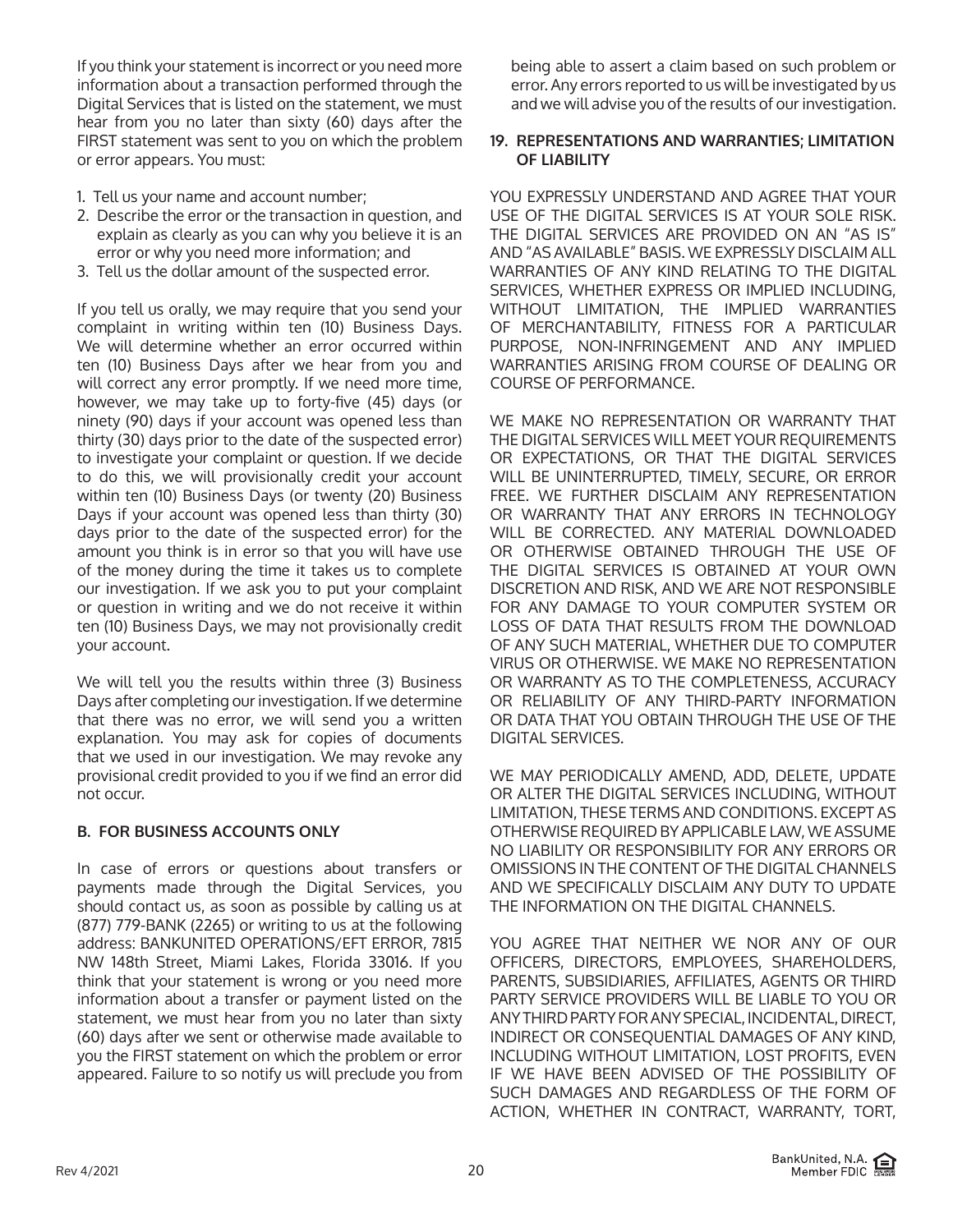STRICT LIABILITY OR OTHERWISE, ARISING OUT OF YOUR ACCESS TO OR USE OF THE DIGITAL SERVICES OR THE INABILITY TO ACCESS OR USE THE DIGITAL SERVICES. THIS SECTION SHALL SURVIVE TERMINATION OF YOUR USE OF THE DIGITAL SERVICES.

## **20. SERVICE DISRUPTION**

Maintenance to the Digital Services may be performed from time-to-time resulting in interrupted service, delays or errors. The Bank shall have no liability for any such interruptions, delays or errors. We will attempt to provide prior notice of scheduled maintenance, but we cannot guarantee that such notice will be provided.

## **21. LIMITATIONS OF SERVICE**

You agree that we shall not be responsible for any delay or other difficulties you may experience when using the Digital Services arising out of the acts or omissions of any third parties, including, but not limited to, various communication services, courier services, the Federal Reserve System, any other bank or any third party, fire, mechanical, computer or electrical failures or other unforeseen contingencies, strikes or any similar or dissimilar cause beyond our reasonable control.

#### **22. GEOGRAPHIC CONSTRAINTS**

You agree that you will not use the Digital Services in locations that are prohibited under United States laws and regulations including, without limitation, laws and regulations issued and administered by the United States Treasury Office of Foreign Assets Control.

### **23. INDEMNIFICATION**

You acknowledge and agree that you are personally responsible for your conduct while using the Digital Services and agree to indemnify and hold us and our officers, directors, employees, shareholders, parents, subsidiaries, affiliates, agents and third party service providers harmless from and against any losses, damages, liabilities, costs or expenses of any kind including, without limitation, reasonable attorney's fees, court costs and related litigation costs and expenses, that we may incur in connection with any third party claim or otherwise, arising out of or concerning your use of the Digital Services or the use of the Digital Services by anyone using your Access Information, or your violation of these Terms and Conditions. Your obligations under this section shall survive termination of these Terms and Conditions.

#### **24. DISCLOSURE OF ACCOUNT INFORMATION TO THIRD PARTIES**

It is our general policy to treat your account information as confidential. However, we will disclose information to third parties about your account or the transactions you make ONLY in the following situations:

- where it is necessary for completing transactions;
- where it is necessary for activating additional services;
- in order to verify the existence and condition of your account to a third party, such as a credit bureau or merchant;
- to a consumer reporting agency for research purposes only;
- in order to comply with a governmental agency or court order;
- if you give us your written permission; and
- in accordance with our Privacy Policy.

### **25. UNLAWFUL TRANSACTIONS**

You agree not to use the Digital Services for any illegal or unlawful purpose. You acknowledge and agree that we have no obligation to monitor or review your transactions for legality and that we may presume that all of your transactions are legal in all applicable jurisdictions. We reserve the right, however, to decline any transaction that we believe is an illegal transaction or a high-risk transaction in any applicable jurisdiction. We are not responsible for the recovery or reimbursement to you of any funds transferred in connection with any authorized transaction that is determined to be illegal.

You further agree not to use your Account or any of the Digital Services to engage in any internet or online gambling transaction including, without limitation, those activities prohibited by the Unlawful Internet Gambling Enforcement Act, 31 U.S.C. Section 5361 et seq. We reserve the right to decline any transaction that we believe is an internet or online gambling transaction.

You agree not to attempt to log on to the Digital Services from any country under sanctions by the Office of Foreign Assets Control (OFAC). Information regarding which countries are under sanctions may be obtained on the United States Department of Treasury website. Any attempt to log on to the Digital Services from one of these countries may result in your access being restricted and/ or terminated.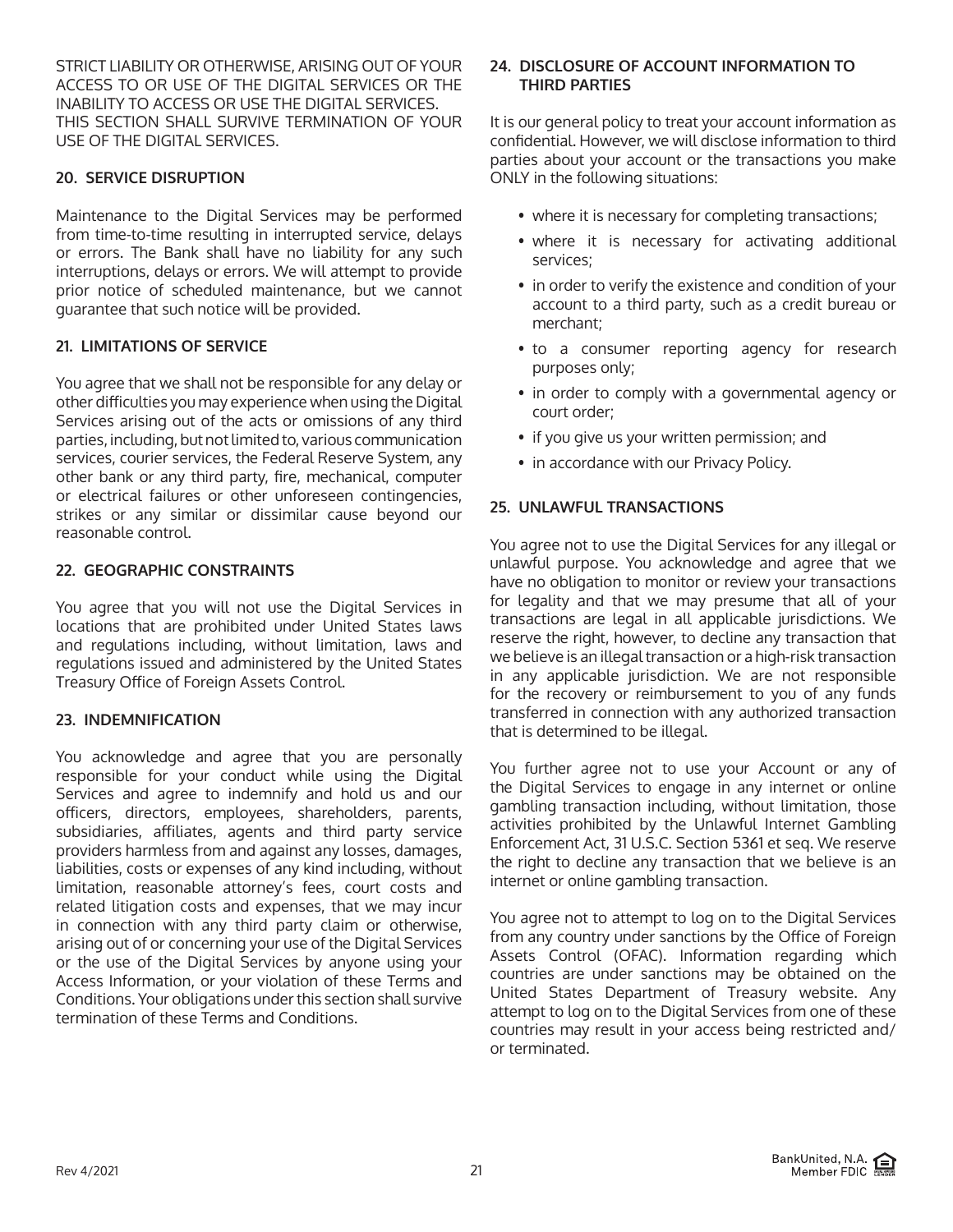### **26. TERMINATION**

We may terminate your use of the Digital Services, in whole or in part, at any time and for any reason without prior notice including, without limitation, your failure to access the Digital Services for a period of three consecutive months or longer.

You may terminate your rights to use the Digital Services by notifying us in writing. You authorize us to continue making transfers, payments and other transactions you have previously authorized through the Digital Services until such time as we have had a reasonable opportunity to act upon your instructions. It is your responsibility to cancel any recurring or future dated transfers prior to cancelling the Digital Services as these transfers will not be terminated unless you do so. Notwithstanding the foregoing, all recurring transfers and payments must be cancelled prior to terminating the Digital Services.

Upon any termination you shall immediately discontinue use of the Digital Services. Any termination shall not affect your liabilities or obligations under these Terms and Conditions for any transactions initiated prior to such termination.

## **27. AREA OF SERVICE**

Unless otherwise agreed to by the Bank, the Digital Services described in this Agreement are offered to citizens and legal residents of the United States of America.

### **28. SERVICE PROVIDERS**

You acknowledge that the Bank may engage third party service providers to provide some or all of the Digital Services. The Bank shall have no obligation to disclose any such arrangements with third parties to you or obtain your consent thereto. You agree that we have the right to delegate to such service providers all of the rights and performance obligations that we have under this Agreement and that such service providers will be third party beneficiaries of this Agreement and will be entitled to all the rights and protections that this Agreement provides to us.

#### **29. AMENDMENT**

We may amend, revise or modify these Terms and Conditions at any time and from time to time in our sole discretion. We will post the amended terms and conditions on the Digital Services, together with a notice that these Terms and Conditions have been amended. Any use of the Digital Services following such notice will constitute your agreement to such change(s). The revised version will be effective at the time it is posted unless a delayed effective date is required by law and is expressly stated in the revision. You understand and agree that notwithstanding

the foregoing, we reserve the right to provide any such notice of change to you in printed form. Further, we may, from time to time, revise or update the applications, services, and/or related material, which may render all such prior versions obsolete. Consequently, we reserve the right to terminate these Terms and Conditions as to all such prior versions of the applications, services, and/ or related material and limit access to only the most recent revisions and updates.

#### **30. ASSIGNMENT**

You may not assign any of your rights and obligations under these Terms and Conditions. We may assign our rights and obligations under these Terms and Conditions with no further liability.

#### **31. DATA RECORDING**

When you contact us, the communication or the information you provide may be recorded or otherwise retained by us or our service providers for quality assurance and compliance purposes. You agree and consent to the recording of such communications our employees or service providers have with you or your agents related to the Digital Services.

### **32. NO WAIVER**

Neither the course of conduct between the parties nor trade practice shall act to modify any provision of these Terms and Conditions. Our failure to insist upon or enforce strict performance of any provision of these Terms and Conditions shall not be construed as a waiver of any of our rights or remedies hereunder, unless such waiver is in writing and signed by us. No delay or omission on our part in exercising any rights or remedies shall operate as a waiver of such rights or remedies or any other rights or remedies. A waiver on any one occasion shall not be construed as a bar or waiver of any rights or remedies on future occasions.

### **33. INTELLECTUAL PROPERTY**

All marks and logos related to the Digital Services are either our trademarks or registered trademarks of our thirdparty service providers or licensors. In addition, all page headers, custom graphics, button icons, and scripts are our service marks, trademarks, and/or trade dress or those of our third-party service providers or licensors. You may not copy, imitate or use any of the above marks without our prior written consent, which we may withhold in our sole discretion, and you may not use them in a manner that is disparaging to us or the Digital Services or display them in any manner that implies our sponsorship or endorsement. All right, title and interest in and to the Digital Services, the technology related to the Digital Services, and any and all technology and any content created or derived from